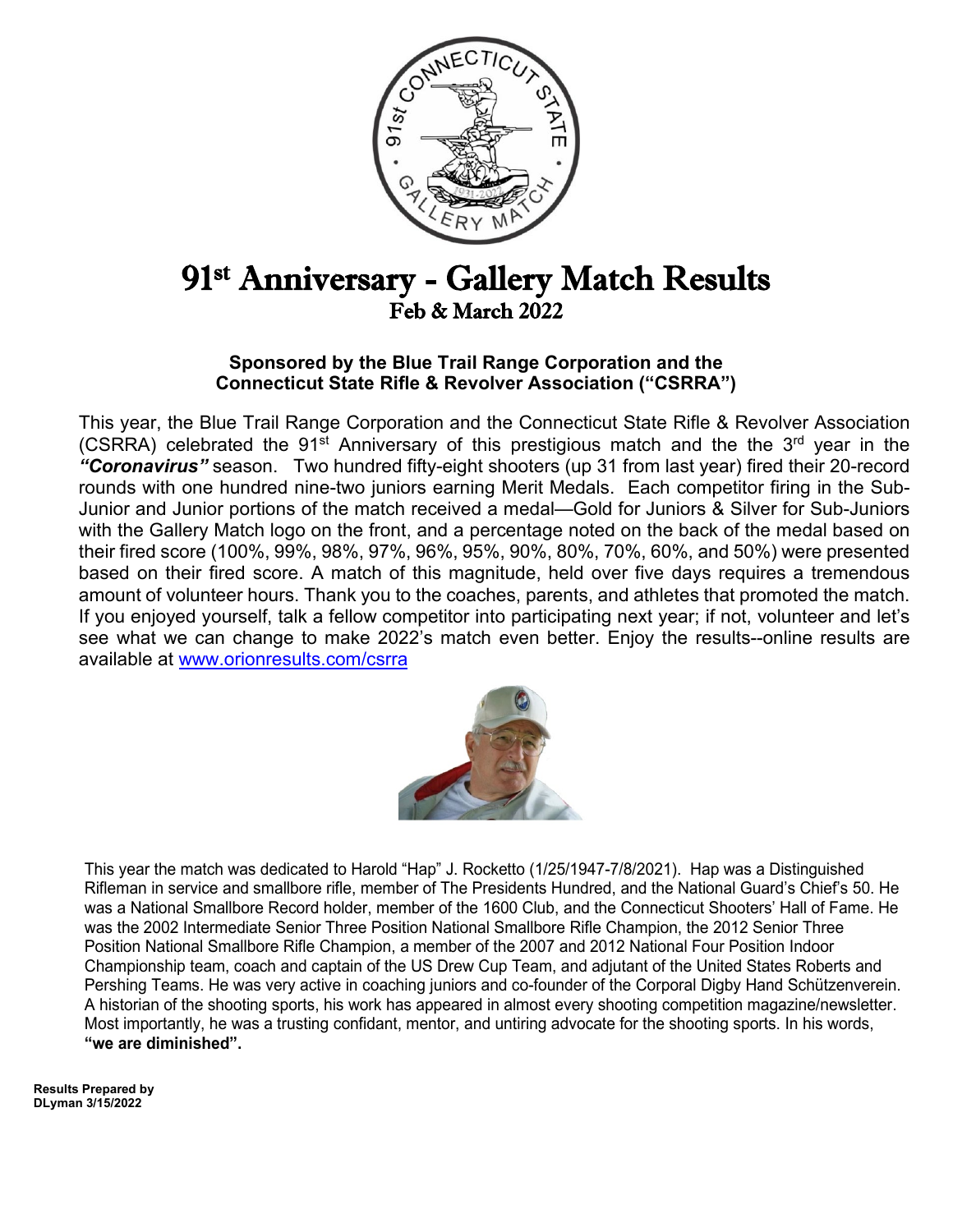|                             |                     | <b>GALLERY MATCH SENIOR INDIVIDUALS</b>      |              |                              |              |                                           |                |                                  |          |                                |            |                               |                 |
|-----------------------------|---------------------|----------------------------------------------|--------------|------------------------------|--------------|-------------------------------------------|----------------|----------------------------------|----------|--------------------------------|------------|-------------------------------|-----------------|
| <b>Last Name</b> First Name |                     | Club                                         | <b>Prone</b> |                              | <b>Stand</b> |                                           | <b>Sitting</b> |                                  | Kneel    |                                | Agg        |                               | Award           |
| Kohanski                    | Phil                | Quaker Hill "Seniors"                        | 50           | 4                            | 47           | $\mathsf{O}\xspace$                       | 49             | 3                                | 50       | 5                              | 196        |                               | 12 MATCH WINNER |
| Glynn                       | Tyler               | Quaker Hill "Seniors"                        | 50           | 5                            | 46           | $\overline{2}$                            | 50             | 3                                | 49       | $\overline{2}$                 | 195        |                               | 12 2ND OVERALL  |
| Niemiec                     | Taylor              | Stratford PAL"Chuckleheads"                  | 50           | 3                            | 49           | 3                                         | 48             | 3                                | 48       | $\overline{2}$                 | 195        |                               | 11 HIGH WOMAN   |
| Carpenter                   | Shawn               | Grasso Tech                                  | 50           | 4                            | 45           | 0                                         | 49             | 3                                | 50       | 3                              | 194        |                               | 10 3RD OVERALL  |
| Lonczak                     | Stephen             | Middlefield GOATs                            | 49           | 3                            | 45           | 0                                         | 50             | $\overline{4}$                   | 49       | 3                              | 193        | 10 <sup>1</sup>               | 4th Place       |
| Wujtewicz                   | Mark                | Quaker Hill "Seniors"                        | 50           | 5<br>$\overline{4}$          | 45           | 0                                         | 48             | 3                                | 49       | 3                              | 192<br>192 | 11                            | 5th Place       |
| Remaly<br>McKee             | Leonard<br>Ryan     | Middlefield GOATs<br>Quaker Hill "Seniors"   | 50<br>50     | 3                            | 45<br>46     | $\overline{\mathbf{c}}$<br>$\overline{c}$ | 49<br>48       | $\overline{2}$<br>$\overline{2}$ | 48<br>47 | $\overline{2}$<br>$\mathbf{1}$ | 191        | 8                             | 10 Hi 55+       |
| Oh                          | Wooseung            | Wilbraham & Monson "Titans"                  | 50           | $\overline{2}$               | 45           | $\mathbf{1}$                              | 49             | 3                                | 47       | 0                              | 191        | 6                             | Hi Out-of-State |
| Gardecki                    | Nicole              | Stratford PAL"Chuckleheads"                  | 50           | 3                            | 45           | 0                                         | 47             | $\mathbf{1}$                     | 49       | 0                              | 191        | $\overline{4}$                |                 |
| Kostick Jr                  | Robert              | Middlefield Jr Rams                          | 49           | 3                            | 49           | 4                                         | 44             | 0                                | 48       | $\mathbf{1}$                   | 190        | 8                             |                 |
| Holik                       | Steven              | Wilbraham & Monson "Titans"                  | 48           | $\overline{2}$               | 47           | 1                                         | 48             | $\mathbf{1}$                     | 47       | 4                              | 190        | 8                             |                 |
| Ling                        | <b>Brent</b>        | Middlefield Rams                             | 50           | 3                            | 44           | $\mathbf{1}$                              | 48             | $\mathbf{1}$                     | 48       | $\overline{2}$                 | 190        | $\overline{7}$                | 10th Place      |
| Richards                    | Stephanie           | Middlefield Jr Rams                          | 50           | $\overline{2}$               | 45           | $\mathbf 0$                               | 47             | $\overline{2}$                   | 48       | $\overline{2}$                 | 190        | 6                             |                 |
| Smith                       | Autumn              | Cos Cob "Green"                              | 47           | $\mathbf{1}$                 | 45           | 0                                         | 48             | $\overline{c}$                   | 50       | $\overline{2}$                 | 190        | 5                             |                 |
| <b>Brunetti</b>             | Tyler               | <b>Stratford PAL</b>                         | 50           | $\overline{4}$               | 43           | $\overline{2}$                            | 49             | $\overline{2}$                   | 47       | $\mathbf{1}$                   | 189        | 9                             |                 |
| <b>Biller</b>               | Paige               | <b>Blue Trail Range JRCrs</b>                | 50           | $\overline{2}$               | 46           | $\mathbf{1}$                              | 45             | 3                                | 48       | $\overline{2}$                 | 189        | 8                             |                 |
| <b>Berent</b>               | Kinga               | Cos Cob "Geen"                               | 50           | $\overline{2}$               | 46           | $\mathbf 0$                               | 46             | $\mathbf{1}$                     | 47       | $\overline{2}$                 | 189        | 5                             | 15th Place      |
| Henry                       | Jeff                | Middletown "Goldtimers"                      | 50           | $\overline{4}$               | 44           | $\mathbf{1}$                              | 47             | $\mathbf{1}$                     | 47       | $\mathbf{1}$                   | 188        | $\overline{7}$                |                 |
| Miller                      | Kelly               | Cos Cob "Blue"                               | 50           | $\overline{4}$               | 43           | 0                                         | 48             | $\mathbf{1}$                     | 47       | $\overline{2}$                 | 188        | $\overline{7}$                |                 |
| Horning                     | Emily               | <b>Blue Trail Range JRCrs</b>                | 50           | 3                            | 42           | 0                                         | 48             | 3                                | 48       | 0                              | 188        | $\,6$                         |                 |
| Lundgren                    | Michael             | Cos Cob "Geen"                               | 48           | $\mathbf{1}$                 | 43           | 0                                         | 49             | $\overline{2}$                   | 48       | $\overline{2}$                 | 188        | 5                             |                 |
| <b>Heiss</b>                | Leo                 | Wilbraham & Monson "Titans"                  | 48           | $\mathbf{1}$                 | 45           | $\mathbf{1}$                              | 49             | 4                                | 45       | $\mathbf{1}$                   | 187        | $\overline{7}$                | 20th Place      |
| McMullen                    | Dennis              | Middlefield Rams                             | 49           | $\overline{2}$               | 44           | 0                                         | 49             | 4                                | 45       | 0                              | 187<br>187 | 6<br>6                        |                 |
| Callahan<br>Zibbideo        | Harrison<br>Chris   | Middlefield GOATs<br>Middletown "Goldtimers" | 50<br>50     | 3<br>$\overline{2}$          | 43<br>41     | 0<br>0                                    | 47<br>50       | $\mathbf{1}$<br>$\mathbf{1}$     | 47<br>46 | $\overline{2}$<br>0            | 187        | 3                             |                 |
| Bukoski                     | Stephen             | Middletown "Goldtimers"                      | 50           | $\overline{4}$               | 43           | 0                                         | 49             | 4                                | 44       | $\mathbf{1}$                   | 186        | 9                             |                 |
| Bernier                     | Katherine           | Cos Cob                                      | 50           | 3                            | 42           | $\mathbf 0$                               | 46             | $\overline{c}$                   | 48       | $\overline{2}$                 | 186        | $\overline{7}$                | 25th Place      |
| Wojcicki                    | Devin               | Middlefield Rams                             | 49           | $\overline{2}$               | 41           | 0                                         | 48             | $\mathbf{1}$                     | 47       | 3                              | 185        | 6                             |                 |
| Roberts                     | Frank               | Suffield "Rainbow Warriors"                  | 48           | $\overline{2}$               | 44           | 1                                         | 47             | $\overline{c}$                   | 46       | 0                              | 185        | 5                             |                 |
| Dupray                      | Devon               | Stratford PAL"Chuckleheads"                  | 50           | $\overline{4}$               | 41           | 0                                         | 46             | $\mathbf{1}$                     | 47       | $\mathbf{1}$                   | 184        | 6                             |                 |
| Su                          | Jiaxuan             | <b>Suffield "Rainbow Warriors"</b>           | 50           | $\overline{4}$               | 41           | 0                                         | 48             | $\mathbf{1}$                     | 45       | $\mathbf{1}$                   | 184        | 6                             |                 |
| Martino                     | Veronica            | Stratford PAL"Chuckleheads"                  | 48           | $\mathbf{1}$                 | 47           | $\mathbf{1}$                              | 46             | $\overline{2}$                   | 43       | 0                              | 184        | $\overline{\mathbf{4}}$       | 30th Place      |
| Lyke                        | Noah                | <b>Middlefield Rams</b>                      | 49           | $\overline{4}$               | 41           | $\mathbf{1}$                              | 47             | $\mathbf{1}$                     | 46       | 0                              | 183        | 6                             |                 |
| Bakirdinov                  | Askar               | Wilbraham & Monson "Titans"                  | 48           | $\overline{2}$               | 38           | 0                                         | 48             | 3                                | 48       | $\mathbf{1}$                   | 182        | 6                             |                 |
| Wajdowicz                   | Edmund              | Middletown "Goldtimers"                      | 50           | 3                            | 48           | 2                                         | 46             | 0                                | 38       | 0                              | 182        | 5                             |                 |
| Chen                        | Songkai             | Suffield "Rainbow Warriors"                  | 50           | 3                            | 42           | 0                                         | 47             | $\overline{2}$                   | 43       | 0                              | 182        | 5                             |                 |
| <b>Brandi</b>               | Michael             | <b>Blue Trail Range JRCrs</b>                | 46           | $\boldsymbol{2}$             | 41           | $\mathbf{1}$                              | 47             | $\mathbf{1}$                     | 48       | $\mathbf{1}$                   | 182        | $5\phantom{.0}$               | 35th Place      |
| Khun                        | David               | Middlefield GOATs                            | 50           | 3                            | 43           | 0                                         | 44             | $\mathbf{1}$                     | 44       | 0                              | 181        | $\overline{4}$                |                 |
| McLaughlin                  | Meghan              | Cos Cob "Blue"<br>Cos Cob "Geen"             | 49           | $\mathbf{1}$<br>$\mathbf{1}$ | 47           | $\mathbf{1}$<br>0                         | 42<br>46       | 0<br>$\mathbf{1}$                | 43<br>45 | $\mathbf{1}$<br>$\mathbf{1}$   | 181<br>178 | 3<br>3                        |                 |
| Hoyt<br>Rowold              | Jessica<br>Michaela | <b>Blue Trail Range JRCrs</b>                | 46<br>48     | $\mathbf{1}$                 | 41<br>38     | 0                                         | 47             | 1                                | 45       | 0                              | 178        | $\overline{2}$                |                 |
| Heick                       | Tessa               | Suffield "Screaming Cheetah Wheelies"        | 47           | $\mathbf{1}$                 | 40           | $\mathbf{1}$                              | 45             | $\overline{2}$                   | 45       | $\mathbf{1}$                   | 177        | 5                             | 40th Place      |
| Dube                        | Orin                | Grasso Tech "Eagles"                         | 49           | $\boldsymbol{2}$             | 40           | 0                                         | 46             | $\overline{\mathbf{c}}$          | 42       | 0                              | 177        | $\overline{4}$                |                 |
| Martin                      | Alexandra           | Cos Cob "Blue"                               | 46           | $\pmb{0}$                    | 40           | 0                                         | 47             | $\mathbf{1}$                     | 44       | 0                              | 177        | $\overline{1}$                |                 |
| Wesson                      | Elizabeth           | <b>Blue Trail Range JRC</b>                  | 48           | $\mathbf{1}$                 | 36           | 0                                         | 43             | $\mathbf{1}$                     | 48       | 3                              | 175        | 5                             |                 |
| Luo                         | Tony                | Suffield "Screaming Cheetah Wheelies"        | 46           | $\mathbf{1}$                 | 43           | 0                                         | 44             | 0                                | 42       | $\mathbf 0$                    | 175        | $\overline{1}$                |                 |
| Haury                       | Adam                |                                              | 47           | $\overline{2}$               | 41           | $\mathbf 0$                               | 42             | $\mathbf{1}$                     | 44       | $\mathbf{1}$                   | 174        | 4                             | 45th Place      |
| Christian                   | Justin              | Middlefield Jr Rams                          | 50           | 3                            | 39           | $\mathbf 0$                               | 45             | $\mathbf 0$                      | 40       | $\mathbf{1}$                   | 174        | $\overline{4}$                |                 |
| Xu                          | Zhihao              | Suffield "Screaming Cheetah Wheelies"        | 47           | $\sqrt{2}$                   | 40           | 0                                         | 43             | $\mathbf{1}$                     | 44       | 0                              | 174        | $\overline{3}$                |                 |
| Mastella                    | <b>Brendan</b>      | <b>Suffield "Rainbow Warriors"</b>           | 50           | $\ensuremath{\mathsf{3}}$    | 32           | 0                                         | 42             | 1                                | 48       | $\overline{2}$                 | 172        | $\boldsymbol{6}$              |                 |
| Loos                        | Elora               | Grasso Tech "Silver"                         | 50           | $\ensuremath{\mathsf{3}}$    | 39           | 0                                         | 42             | $\overline{c}$                   | 41       | $\mathbf{0}$                   | 172        | 5                             |                 |
| Gordish                     | Bernard             | Grasso Tech "Eagles"                         | 47           | $\mathbf{1}$                 | 39           | 0                                         | 42             | $\mathbf{1}$                     | 43       |                                | $0$ 171    | $\overline{2}$                | 50th Place      |
| Nadeau                      | Abigail             | Grasso Tech "Eagles"                         | 47           | $\mathbf{1}$                 | 33           | 0                                         | 45             | $\mathbf{1}$                     | 45       | $\mathbf{1}$                   | 170        | $\overline{\mathbf{3}}$       |                 |
| Simon                       | Robert              | <b>Blue Trail Range JRC</b>                  | 48           | $\overline{2}$               | 39           | 0                                         | 42             | 0                                | 41       | 0                              | 170        | $\overline{2}$                |                 |
| Ahlquist                    | Alex                | <b>Blue Trail Range JRC</b>                  | 44           | $\pmb{0}$                    | 38           | 0                                         | 42             | 0                                | 46       | 0                              | 170        | $\pmb{0}$                     |                 |
| Walker<br>Thomas            | Juliana<br>Prisha   | Grasso Tech "Eagles"<br>Middlefield Jr Rams  | 49<br>44     | 3<br>0                       | 37<br>37     | $\mathbf{1}$<br>0                         | 37<br>45       | 0<br>0                           | 46<br>42 | 0<br>$\mathbf 0$               | 169<br>168 | $\overline{4}$<br>$\mathbf 0$ | 55th Place      |
| Guillet                     | Reece               | Grasso Tech "Silver"                         | 48           | $\overline{2}$               | 35           | 0                                         | 44             | 0                                | 38       | $\mathbf 0$                    | 165        | $\overline{2}$                |                 |
| Dahl                        | Aidin               | Grasso Tech "Silver"                         | 47           | $\mathbf{1}$                 | 35           | 0                                         | 41             | 0                                | 39       | 0                              | 162        | $\overline{1}$                |                 |
| Haury                       | Edward              |                                              | 50           | $\pmb{0}$                    | 29           | 0                                         | 42             | 1                                | 38       | 0                              | 159        | $\overline{1}$                |                 |
| Beam                        | Johnny              | Suffield "Screaming Cheetah Wheelies"        | 44           | $\mathbf{1}$                 | 34           | 0                                         | 33             | $\mathbf{1}$                     | 44       | 0                              | 155        | $\overline{2}$                |                 |
| Parker                      | Donald              | Cos Cob "Blue"                               | 46           | $\mathbf{1}$                 | 22           | $\mathbf 0$                               | 42             | $\mathbf{1}$                     | 43       | 0                              | 153        | $\overline{2}$                | 60th Place      |
| Bogue                       | Kelly               | Grasso Tech "Silver"                         | 46           | $\mathbf{1}$                 | 31           | 0                                         | 33             | 0                                | 33       | $\mathbf 0$                    | 143        | $\overline{1}$                |                 |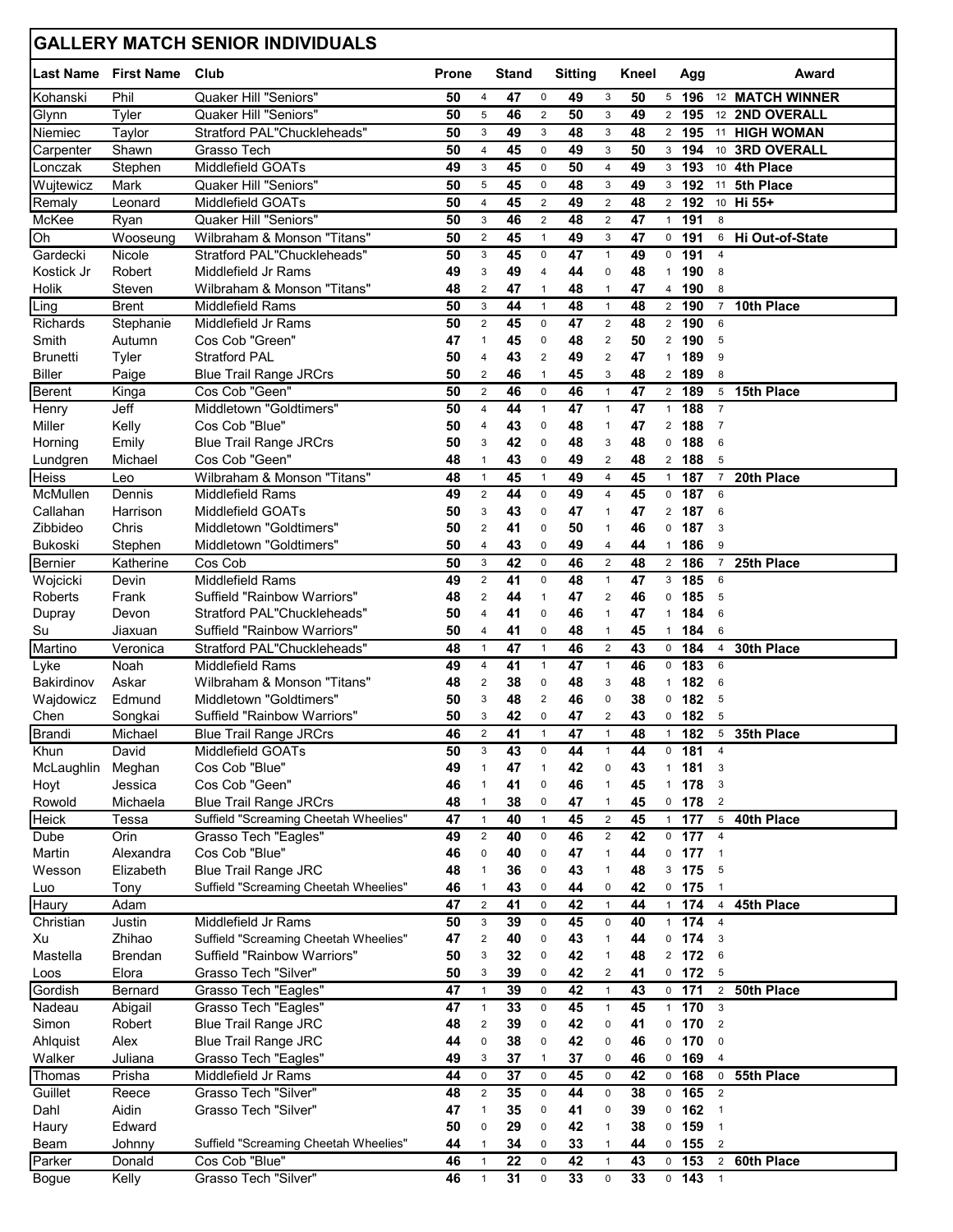### **GALLERY MATCH JUNIOR INDIVIDUALS**

|                     |                      | <b>GALLERY MATCH JUNIOR INDIVIDUALS</b>               |          |                              |              |                              |                |                                |          |                              |                         |                              |
|---------------------|----------------------|-------------------------------------------------------|----------|------------------------------|--------------|------------------------------|----------------|--------------------------------|----------|------------------------------|-------------------------|------------------------------|
| <b>Last Name</b>    | <b>First Name</b>    | Team                                                  | Prone    |                              | <b>Stand</b> |                              | <b>Sitting</b> |                                | Kneel    |                              | Agg                     | Award                        |
| Niemiec             | Taylor               | Stratford PAL "Chuckleheads"                          | 49       | 4                            | 47           | $\overline{2}$               | 50             | $\overline{2}$                 | 50       |                              | 2 196                   | 10 MATCH WINNER              |
| Holik               | Steven               | Wilbraham & Monson "Titans"                           | 48       | 3                            | 49           | $\overline{2}$               | 50             | $\overline{2}$                 | 48       |                              | 2 195                   | <b>2ND OVERALL</b><br>9      |
| Smith               | Autumn               | Stratford PAL "Chuckleheads"                          | 50       | $\overline{4}$               | 48           | $\overline{2}$               | 50             | $\overline{2}$                 | 47       | $\mathbf 0$                  | 195                     | <b>3RD OVERALL</b><br>8      |
| Heiss               | Leo                  | Wilbraham & Monson "Titans"                           | 49       | 3                            | 47           | $\mathbf{1}$                 | 48             | 3                              | 49       | 3                            | 193                     | 10 HI PREP SCHOOL            |
| Yuan                | Chenrui              | Metacon Rod & Gun Club                                | 49       | $\overline{\mathbf{4}}$      | 48           | $\overline{2}$               | 48             | $\overline{2}$                 | 48       | $\mathbf 0$                  | 193                     | <b>HIGH GIRL</b><br>8        |
| Jasmin              | Samuel               | Wilbraham & Monson "Coachmen"                         | 47       | $\mathbf{1}$                 | 47           | $\sqrt{2}$                   | 49             | $\mathbf{1}$                   | 49       | 3                            | 192                     | HI OUT-OF-STATE<br>7         |
| Girhiny             | Jake                 | Wilbraham & Monson "Coachmen"                         | 50       | 4                            | 43           | $\overline{1}$               | 49             | $\mathbf{1}$                   | 49       | $\overline{2}$               | 191                     | 4th Place<br>8               |
| Miller              | Kelly                | Cos Cob "Gold"                                        | 49       | $\overline{2}$               | 46           | $\mathbf 0$                  | 47             | $\mathbf{1}$                   | 49       | $\mathbf{1}$                 | 191<br>$\overline{190}$ | 5th Place<br>$\overline{4}$  |
| Dupray<br>Wolfe     | Devon<br>Stephanie   | Stratford PAL "Chuckleheads"<br>Quaker Hill Jr "Gold" | 50<br>50 | 5<br>$\sqrt{2}$              | 45<br>44     | $\mathbf{1}$<br>0            | 48<br>48       | 3<br>$\mathbf{1}$              | 47<br>48 | $\overline{2}$               | 2 190                   | 11<br>5                      |
| Lobo                | Brayden              | Xavier HS "Gold"                                      | 49       | $\sqrt{2}$                   | 44           | $\mathbf 0$                  | 48             | $\mathbf{1}$                   | 49       | $\mathbf{1}$                 | 190                     | $\overline{4}$               |
| Ling                | <b>Brent</b>         | <b>Blue Trail Rangers</b>                             | 49       | 4                            | 43           | $\pmb{0}$                    | 49             | 3                              | 48       |                              | 2 189                   | 9                            |
| Podsiadlo Jr        | Joseph               | North Haven "Scratch 10's"                            | 47       | $\pmb{0}$                    | 44           | $\mathbf{1}$                 | 50             | $\overline{4}$                 | 48       |                              | 2 189                   | 10th Place<br>$\overline{7}$ |
| Biakirdinov         | Askar                | Wilbraham & Monson "Titans"                           | 49       | $\overline{c}$               | 45           | $\mathbf 0$                  | 45             | $\mathbf 0$                    | 50       | $\overline{4}$               | 189                     | 6                            |
| Oh                  | Wooseung             | Wilbraham & Monson "Titans"                           | 49       | $\overline{2}$               | 44           | $\pmb{0}$                    | 48             | 3                              | 48       | 0                            | 189                     | 5                            |
| Munzner             | Christopher          | Quaker Hill Academy                                   | 48       | $\mathbf{1}$                 | 48           | $\mathbf{1}$                 | 50             | $\overline{2}$                 | 43       | $\mathbf 0$                  | 189                     | $\overline{4}$               |
| Clark               | Matthew              | Wilbraham & Monson "Coachmen"                         | 48       | 1                            | 47           | 1                            | 49             | 3                              | 44       | $\mathbf{1}$                 | 188                     | 6                            |
| Berent              | Kinga                | Cos Cob "Gold"                                        | 50       | $\boldsymbol{2}$             | 46           | 0                            | 47             | $\overline{2}$                 | 45       | $\mathbf{1}$                 | 188                     | 15th Place<br>5              |
| Khun                | David                | <b>Blue Trail Rangers</b>                             | 45       | $\mathsf 0$                  | 50           | 5                            | 45             | $\sqrt{2}$                     | 47       | $\overline{2}$               | 187                     | 9                            |
| <b>Brunetti</b>     | Tyler                | Stratford PAL "Chowder Heads"                         | 48       | $\overline{2}$               | 42           | $\overline{2}$               | 48             | $\sqrt{2}$                     | 49       |                              | 2 187                   | 8                            |
| Turner              | Christian            | Xavier HS "Gold"                                      | 49       | $\overline{\mathbf{4}}$      | 45           | $\pmb{0}$                    | 48             | $\overline{2}$                 | 45       | $\mathbf{1}$                 | 187                     | $\overline{7}$               |
| Horning             | Emily                | <b>Blue Trail Blazers</b>                             | 50       | 3                            | 42           | 0                            | 50             | $\sqrt{2}$                     | 45       | $\mathbf{1}$                 | 187                     | 6                            |
| Ruggeri             | April                | North Haven "Scratch 10's"                            | 49       | 3                            | 42           | $\mathbf 0$                  | 48             | $\overline{2}$                 | 48       | $\mathbf 0$                  | 187                     | 20th Place<br>5              |
| Bernier             | Katherine            | Cos Cob "Gold"                                        | 47       | $\pmb{0}$                    | 45           | 0<br>$\mathbf 0$             | 50<br>47       | $\mathbf{1}$<br>$\sqrt{2}$     | 45       | $\mathbf{1}$                 | 187<br>2 186            | $\overline{2}$               |
| Kelley<br>Martino   | Benjamin<br>Veronica | Quaker Hill Academy<br>Stratford PAL "Chuckleheads"   | 50<br>49 | 4<br>$\sqrt{2}$              | 40<br>45     | $\overline{\mathbf{c}}$      | 48             | $\overline{2}$                 | 49<br>44 | $\mathbf{1}$                 | 186                     | 8<br>$\overline{7}$          |
| McLaughlin          | Meghan               | Cos Cob "Gold"                                        | 46       | 0                            | 46           | $\overline{2}$               | 48             | $\mathbf{1}$                   | 45       |                              | 2 185                   | 5                            |
| Puckhaber           | Charles              | Xavier HS "Gold"                                      | 50       | 3                            | 43           | $\mathbf 0$                  | 47             | $\mathbf{1}$                   | 45       | $\mathbf 0$                  | 185                     | 25th Place<br>$\overline{4}$ |
| Rowold              | Michaela             | <b>Blue Trail Blazers</b>                             | 48       | $\mathbf 0$                  | 40           | $\pmb{0}$                    | 48             | $\sqrt{2}$                     | 49       | $\overline{2}$               | 185                     | $\overline{4}$               |
| Godburn             | Ryan                 | Xavier HS "Silver"                                    | 46       | $\overline{c}$               | 41           | 0                            | 48             | $\sqrt{2}$                     | 49       |                              | 3 184                   | $\overline{7}$               |
| Thomas              | Prisha               | <b>Blue Trail Rangers</b>                             | 48       | 3                            | 44           | $\mathbf 0$                  | 48             | 3                              | 44       | 0                            | 184                     | 6                            |
| Yin                 | Guo                  | Wilbraham & Monson "Coachmen"                         | 43       | 0                            | 47           | $\sqrt{2}$                   | 47             | $\mathbf{1}$                   | 47       | $\mathbf{1}$                 | 184                     | $\overline{4}$               |
| Hwang               | Jinseon              | Wilbraham & Monson "Atlas"                            | 48       | 3                            | 42           | $\pmb{0}$                    | 44             | $\sqrt{2}$                     | 49       | $\overline{2}$               | 183                     | 30th Place<br>$\overline{7}$ |
| <b>Biller</b>       | Paige                | <b>Blue Trail Blazers</b>                             | 49       | $\sqrt{2}$                   | 45           | $\overline{2}$               | 46             | $\mathbf{1}$                   | 43       | $\mathbf 0$                  | 183                     | 5                            |
| Gardecki            | Nicole               | Stratford PAL "Chowder Heads"                         | 50       | $\sqrt{2}$                   | 44           | $\mathbf{1}$                 | 44             | 0                              | 45       | $\mathbf{1}$                 | 183                     | $\overline{4}$               |
| DeCrescenzo         | Frank                | North Haven "Scratch 10's"                            | 50       | 3                            | 42           | $\pmb{0}$                    | 46             | $\mathbf 0$                    | 45       | $\mathbf{1}$                 | 183                     | $\overline{4}$               |
| Williams            | Donald               | North Haven High School                               | 48       | 1                            | 42           | 0                            | 45             | $\mathbf{1}$                   | 48       | $\mathbf{1}$                 | 183                     | 3                            |
| Christian           | Justin               | <b>Blue Trail Blazers</b>                             | 49       | 3                            | 43           | 1                            | 47             | $\overline{c}$                 | 43       | $\mathbf 0$                  | 182                     | 35th Place<br>6              |
| Wojcicki<br>Niemiec | Devin                | Xavier HS "Gold"<br>Stratford PAL "Chowder Heads"     | 46<br>48 | $\mathbf{1}$<br>$\mathbf{1}$ | 43<br>46     | $\mathbf{1}$<br>$\mathbf{1}$ | 47<br>46       | $\overline{c}$<br>$\mathbf{1}$ | 46<br>42 | $\mathbf{1}$<br>$\mathbf{1}$ | 182<br>182              | 5<br>$\overline{4}$          |
| DelMonaco           | Sydney<br>Michael    | Xavier HS "Silver"                                    | 49       | $\mathbf{1}$                 | 43           | $\mathbf{1}$                 | 48             | 2                              | 42       | $\mathbf{0}$                 | 182                     | $\overline{4}$               |
| <u>Li</u>           | Arzum                | Wilbraham & Monson "Atlas"                            | 44       | 0                            | 44           | 0                            | 48             | 2                              | 46       | $\mathbf{1}$                 | 182                     | 3                            |
| <b>Brown</b>        | Suleri Sabio-Arzu    | Suffield Academy "Enchanted Elders"                   | 47       | $\overline{2}$               | 39           | $\mathsf 0$                  | 47             | 3                              | 48       |                              | 2 181                   | 40th Place<br>$\overline{7}$ |
| Agli                | Tyler                | Vinal "Gold"                                          | 48       | $\mathbf{3}$                 | 43           | $\mathbf 0$                  | 46             | $\pmb{0}$                      | 44       |                              | 2 181                   | 5                            |
| Richards            | Stephanie            | North Haven "Solid 9's"                               | 48       | $\pmb{0}$                    | 38           | $\pmb{0}$                    | 46             | $\mathsf 0$                    | 49       |                              | 3 181                   | 3                            |
| Roberts             | Frank                | Suffield Academy "Enchanted Elders"                   | 48       | $\pmb{0}$                    | 41           | $\mathbf{1}$                 | 48             | $\mathbf{1}$                   | 44       | $\mathbf 0$                  | 181                     | $\overline{c}$               |
| Walker              | Juliana              | Grasso Tech "Eagles"                                  | 47       | $\overline{c}$               | 41           | $\mathbf{1}$                 | 43             | $\mathbf{1}$                   | 49       | $\overline{4}$               | 180                     | 8                            |
| <b>Brandi</b>       | Michael              | <b>Blue Trail Rangers</b>                             | 49       | 3                            | 37           | $\mathbf 0$                  | 48             | 3                              | 46       | $\mathbf 0$                  | 180                     | 45th Place<br>6              |
| Waters              | Erika                | Quaker Hill Academy                                   | 49       | $\mathbf{3}$                 | 39           | $\mathbf{1}$                 | 45             | $\mathsf{O}\xspace$            | 47       | $\mathbf{1}$                 | 180                     | 5                            |
| Henderson           | Douglas              | <b>Blue Trailer Park</b>                              | 47       | $\overline{c}$               | 43           | $\mathbf{1}$                 | 48             | $\mathbf{1}$                   | 42       | 0                            | 180                     | $\overline{4}$               |
| Fago                | Matthew              | Quaker Hill Academy                                   | 46       | 1                            | 44           | $\mathbf{1}$                 | 44             | $\pmb{0}$                      | 46       | $\mathbf{1}$                 | 180                     | 3                            |
| Loos                | Elora                | Grasso Tech "Baby Eagles"                             | 48       | $\overline{\mathbf{c}}$      | 43           | 0                            | 46             | $\mathbf{1}$                   | 43       | 0                            | 180                     | 3                            |
| Cyboron             | Marisa               | Wilbraham & Monson "Atlas"                            | 46       | $\pmb{0}$                    | 41<br>43     | $\mathbf{1}$                 | 46             | $\mathbf{1}$                   | 46       | $\overline{2}$               | 179                     | 50th Place<br>4              |
| Ostrander           | Emma                 | Vinal "Silver"<br>Cos Cob                             | 46       | $\mathbf{1}$                 |              | $\mathsf 0$<br>0             | 45<br>45       | $\mathbf{1}$<br>$\mathbf 0$    | 45<br>47 | $\mathbf{1}$                 | 179<br>1 179            | 3<br>$\overline{2}$          |
| Hoyt<br>Corvino     | Jessica<br>Ella      | Stratford PAL "Chowder Heads"                         | 44<br>46 | $\mathbf{1}$<br>$\mathbf{1}$ | 43<br>39     | $\mathbf{1}$                 | 46             | $\mathbf{1}$                   | 47       | $\mathbf{1}$                 | 178                     | $\overline{4}$               |
| Melillo             | Sophia               | North Haven "Solid 9's"                               | 48       | $\overline{2}$               | 38           | 0                            | 47             | $\mathbf{1}$                   | 45       | $\mathbf{1}$                 | 178                     | 4                            |
| Mayalarp            | Thaveelarp           | Suffield Academy "Chaquita Bananas"                   | 46       | $\mathbf{1}$                 | 41           | $\mathsf 0$                  | 46             | $\mathsf 0$                    | 45       | $\mathbf{1}$                 | 178                     | 55th Place<br>$\overline{2}$ |
| Dube                | Orin                 | Grasso Tech "Eagles"                                  | 45       | $\mathbf 0$                  | 42           | $\pmb{0}$                    | 46             | $\mathsf 0$                    | 45       | $\mathbf{1}$                 | 178                     | $\overline{1}$               |
| Carroll             | Samantha             | Cos Cob "Gold"                                        | 46       | $\mathbf{1}$                 | 44           | $\mathbf{1}$                 | 41             | $\mathsf 0$                    | 46       | $\mathbf 0$                  | 177                     | $\overline{2}$               |
| Bhavani Raaman      | Nethra               | Metacon Rod & Gun Club                                | 48       | 3                            | 34           | $\pmb{0}$                    | 49             | 3                              | 45       | $\mathbf{1}$                 | 176                     | $\overline{7}$               |
| Vasso               | Matthew              | Vinal "Gold"                                          | 47       | 2                            | 42           | $\mathbf{1}$                 | 43             | $\mathbf{1}$                   | 44       | $\mathbf{1}$                 | 176                     | 5                            |
| Walenczyk           | Grace                | Quaker Hill Jr "Gold"                                 | 46       | $\mathbf{1}$                 | 43           | $\mathbf{1}$                 | 43             | $\mathbf{1}$                   | 44       | $\mathbf{1}$                 | 176                     | 60th Place<br>$\overline{4}$ |
| Gernhardt           | Ethan                | Xavier HS "Silver"                                    | 46       | $\mathbf 0$                  | 43           | $\mathbf{1}$                 | 46             | $\mathbf{1}$                   | 41       | $\mathbf{1}$                 | 176                     | 3                            |
| Peterson            | Gavin                | Xavier HS "Black"                                     | 45       | $\mathbf 0$                  | 39           | $\pmb{0}$                    | 47             | $\mathbf{1}$                   | 44       | 1                            | 175                     | $\overline{2}$               |
| Cumming             | Kelsey               | <b>Blue Trailer Park</b>                              | 46       | 1                            | 38           | $\pmb{0}$                    | 48             | $\mathbf{1}$                   | 43       | $\mathbf 0$                  | 175                     | $\overline{2}$               |
| Chen                | Songkai              | Suffield Academy "Enchanted Elders"                   | 47       | 1                            | 42           | 0                            | 46             | $\mathbf{1}$                   | 39       | $\mathbf 0$                  | 174                     | $\overline{2}$               |
| Chen                | Zhuo                 | Suffield Academy "Chaquita Bananas"                   | 47       | $\mathbf{1}$                 | 34           | $\mathsf 0$                  | 46             | $\sqrt{2}$                     | 46       | $\mathbf{1}$                 | 173                     | 65th Place<br>$\overline{4}$ |
| Montescarlos        | Nathan               | North Haven "Scratch 10's"                            | 48       | $\pmb{0}$                    | 33           | $\pmb{0}$                    | 47             | $\mathbf{1}$                   | 45       | $\mathbf{1}$                 | 173                     | $\overline{2}$               |
| Heick               | Tessa                | Suffield Academy "Enchanted Elders"                   | 45       | $\overline{c}$               | 35           | 0                            | 46             | $\mathbf{1}$                   | 46       |                              | $1$ 172 4               |                              |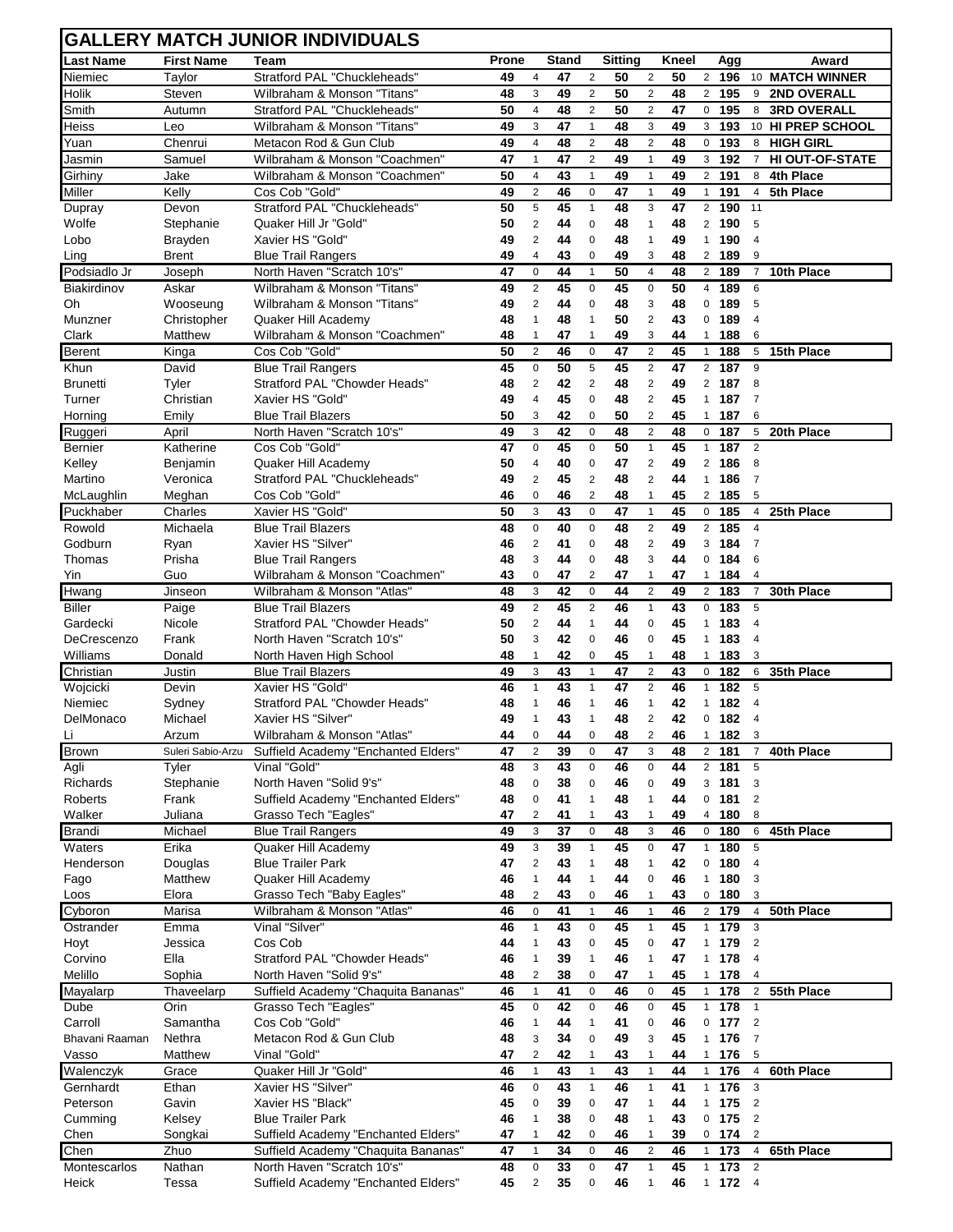| Wesson         | Elizabeth    | <b>Blue Trailer Park</b>              | 46 | $\mathbf{1}$   | 48 | $\mathbf{1}$   | 34 | 0                       | 44          |                         | $0$ 172 | $\overline{2}$ |              |
|----------------|--------------|---------------------------------------|----|----------------|----|----------------|----|-------------------------|-------------|-------------------------|---------|----------------|--------------|
| Piercey        | Mathew       | North Haven "Solid 9's"               | 48 | 2              | 39 | 0              | 42 | 0                       | 43          |                         | $0$ 172 | $\overline{2}$ |              |
| Henle          | Theophilus   | Suffield Academy "Chaquita Bananas"   | 44 | $\mathbf{1}$   | 41 | $\mathbf 0$    | 48 | 3                       | 37          |                         | $0$ 170 | $\overline{4}$ | 70th Place   |
| Amatrudo       | Jack         | Xavier HS "Black"                     | 46 | 2              | 33 | 0              | 48 | $\mathbf{1}$            | 43          |                         | 0, 170  | 3              |              |
|                |              |                                       |    |                |    |                |    |                         |             |                         |         |                |              |
| Gurchick       | Logan        | Grasso Tech "Eagle Eggs"              | 48 | $\mathbf{1}$   | 43 | $\mathbf 0$    | 40 | 0                       | 39          |                         | 1 170   | $\overline{2}$ |              |
| Cook           | Jake         | Vinal "Silver"                        | 45 | $\mathbf 0$    | 41 | $\mathbf 0$    | 44 | $\mathbf{1}$            | 40          | 1                       | 170     | $\overline{2}$ |              |
| Hibbard        | Thomas       | Vinal "Gold"                          | 49 | $\overline{c}$ | 39 | $\mathbf 0$    | 39 | 0                       | 43          |                         | $0$ 170 | $\overline{2}$ |              |
| Feeney         | Neila        | <b>Blue Trail Mix</b>                 | 45 | $\mathbf{1}$   | 37 | $\mathbf{1}$   | 43 | 0                       | 45          |                         | $0$ 170 | 2              | 75th Place   |
| Rathbone       | Mitchell     | Quaker Hill Jr "Gold"                 | 47 | $\overline{c}$ | 32 | $\mathbf 0$    | 43 | $\mathbf{1}$            | 47          |                         | 2 169   | 5              |              |
| O'Brien        | Jack         | Xavier HS "Falcons"                   | 47 | $\sqrt{2}$     | 37 | $\mathbf 0$    | 44 | $\mathbf{1}$            | 41          | $\mathbf{1}$            | 169     | $\overline{4}$ |              |
|                |              |                                       |    |                |    |                |    |                         |             |                         |         |                |              |
| Nadeau         | Abigail      | Grasso Tech "Eagles"                  | 47 | $\mathbf{1}$   | 37 | $\mathbf 0$    | 43 | 0                       | 41          |                         | 0, 168  | $\overline{1}$ |              |
| Casper         | Chris        | Xavier HS "Black"                     | 43 | $\mathbf 0$    | 39 | 0              | 44 | 0                       | 42          |                         | $0$ 168 | $\mathbf 0$    |              |
| Thompson       | John         | Xavier HS "Falcons"                   | 34 | $\mathbf{1}$   | 43 | $\mathbf{1}$   | 44 | $\pmb{0}$               | 45          |                         | 2, 166  | $\overline{4}$ | 80th Place   |
| Koester        | Thomas       | Suffield Academy "Chaquita Bananas"   | 47 | $\overline{2}$ | 26 | $\mathbf 0$    | 46 | $\mathsf 0$             | 47          | $\mathsf{O}\phantom{0}$ | 166     | $\overline{2}$ |              |
| Silva          | <b>Brady</b> | Parish Hill High School "Planks"      | 44 | $\mathbf 0$    | 37 | $\mathbf 0$    | 47 | $\mathbf{1}$            | 38          |                         | 0, 166  | $\overline{1}$ |              |
|                |              |                                       |    |                |    |                |    |                         |             |                         |         |                |              |
| Wydler         | Josephine    | Grasso Tech "Eagle Hatchlings"        | 46 | $\mathbf{1}$   | 36 | 0              | 41 | 0                       | 43          | 0                       | 166     | $\overline{1}$ |              |
| Gordish        | Bernard      | Grasso Tech "Eagles"                  | 46 | 1              | 37 | $\overline{1}$ | 42 | 1                       | 40          |                         | 0, 165  | 3              |              |
| Guillet        | Reece        | Grasso Tech "Baby Eagles"             | 44 | $\pmb{0}$      | 41 | $\mathbf 0$    | 40 | $\mathbf{1}$            | 40          | $\mathbf{1}$            | 165     | $\overline{2}$ | 85th Place   |
| Yeo            | Sungjae      | Wilbraham & Monson "Atlas"            | 41 | $\mathbf 0$    | 40 | $\mathbf{1}$   | 45 | $\pmb{0}$               | 38          |                         | 0, 164  | $\overline{1}$ |              |
| Smith          | Will         | Parish Hill High School "Planks"      | 47 | $\mathbf{1}$   | 32 | $\mathbf 0$    | 43 | $\mathbf{1}$            | 41          | $\mathbf{0}$            | 163     | $\overline{2}$ |              |
|                |              |                                       |    |                |    |                |    |                         |             |                         |         |                |              |
| Zajac          | Tyler        | Vinal "Silver"                        | 43 | $\mathbf 0$    | 34 | $\mathbf 0$    | 43 | $\mathbf{1}$            | 42          |                         | 0, 162  | $\overline{1}$ |              |
| Simon          | Robert       | <b>Blue Trailer Park</b>              | 47 | 0              | 36 | 0              | 49 | 3                       | 29          |                         | 0, 161  | 3              |              |
| <b>Buchko</b>  | Stephen      | Quaker Hill Jr "Gold"                 | 41 | $\mathbf 0$    | 37 | $\mathbf 0$    | 43 | $\overline{\mathbf{c}}$ | 40          |                         | 0, 161  |                | 2 90th Place |
| Hotchkiss      | Christopher  | Vinal "Blue"                          | 44 | $\mathbf 0$    | 39 | $\mathbf 0$    | 40 | $\mathbf{1}$            | 38          |                         | 0, 161  | $\mathbf{1}$   | 91st Place   |
| Beck           | Jakob        | Xavier HS "Hawks"                     | 45 | $\mathbf{1}$   | 30 | $\mathbf{1}$   | 44 | $\mathbf{1}$            | 41          |                         | 0, 160  | 3              |              |
|                |              |                                       |    |                |    |                |    |                         |             |                         |         |                |              |
| Kagel          | Sam          | Xavier HS "Falcons"                   | 42 | $\pmb{0}$      | 29 | $\mathbf 0$    | 44 | $\pmb{0}$               | 45          |                         | 1 160   | $\overline{1}$ |              |
| <b>Bianchi</b> | Damian       | Xavier HS "Black"                     | 47 | $\overline{2}$ | 25 | $\mathbf 0$    | 47 | $\mathbf{1}$            | 40          |                         | 0, 159  | 3              |              |
| Wirger         | Eric         | Xavier HS "Silver"                    | 47 | $\mathbf{1}$   | 29 | $\mathsf 0$    | 43 | $\mathbf{1}$            | 40          | $\mathbf{0}$            | 159     | $\overline{2}$ | 95th Place   |
| Dahl           | Aidin        | Grasso Tech "Baby Eagles"             | 40 | $\mathbf{1}$   | 34 | $\mathbf 0$    | 43 | $\mathsf 0$             | 42          | $\mathbf 0$             | 159     | $\mathbf{1}$   |              |
| DeQuattro      | Frank        | North Haven "Solid 9's"               | 42 | 0              | 31 | $\mathbf 0$    | 46 | 0                       | 40          |                         | 0, 159  | $\mathbf 0$    |              |
| <b>Brown</b>   | Nutaunis     | Grasso Tech "Eagle Hatchlings"        | 45 | $\sqrt{2}$     | 41 | $\mathbf 0$    | 30 | $\mathbf 0$             | 42          | $\mathbf{1}$            | 158     | 3              |              |
|                |              |                                       |    |                |    |                |    |                         |             |                         |         |                |              |
| Servi          | Parker       | Parish Hill High School "Pirates"     | 48 | 3              | 23 | 0              | 43 | 0                       | 43          |                         | 0, 157  | 3              |              |
| Ahlquist       | Alex         | <b>Blue Trail Mix</b>                 | 45 | $\sqrt{2}$     | 20 | $\mathbf 0$    | 44 | $\mathbf{1}$            | 45          |                         | $0$ 154 | 3              | 100th Place  |
| Januszewski    | Cole         | North Haven High School               | 44 | 0              | 26 | $\mathbf 0$    | 41 | $\mathbf{1}$            | 43          | $\mathbf{1}$            | 154     | $\overline{2}$ |              |
| Jameson        | Gavin        | Grasso Tech "Eagle Hatchlings"        | 47 | 2              | 21 | $\mathbf 0$    | 45 | 0                       | 41          | $\mathbf 0$             | 154     | $\overline{2}$ |              |
| Riley          | Holden       | Xavier HS "Hawks"                     | 42 | $\mathbf 0$    | 28 | $\mathbf 0$    | 41 | 0                       | 43          |                         | $0$ 154 | $\mathbf 0$    |              |
|                |              |                                       |    |                |    |                |    |                         |             |                         |         |                |              |
| Vasso          | Jonathan     | Vinal "Bronze"                        | 47 | $\mathbf{1}$   | 27 | $\mathbf 0$    | 39 | 0                       | 40          |                         | 0, 153  | $\overline{1}$ |              |
| Salemme        | Shane        | Vinal "Silver"                        | 47 | $\mathbf{1}$   | 19 | $\mathbf 0$    | 43 | $\mathbf 0$             | 43          |                         | $0$ 152 | $\mathbf{1}$   | 105th Place  |
| Weston         | Alden        | Vinal "Bronze"                        | 37 | $\mathbf 0$    | 35 | 0              | 39 | $\mathbf 0$             | 39          | $\ddot{1}$              | 150     | $\overline{1}$ |              |
| <b>Beattie</b> | Chase        | Grasso Tech "Eagle Eggs"              | 45 | $\mathbf{1}$   | 33 | $\mathbf 0$    | 36 | 0                       | 36          |                         | 0, 150  | $\overline{1}$ |              |
| Savage         | Lhiammark    | Vinal "Gold"                          | 47 | $\mathbf{1}$   | 30 | $\mathbf 0$    | 36 | $\pmb{0}$               | 36          |                         | $0$ 149 | $\overline{1}$ |              |
|                |              |                                       |    |                |    |                |    |                         |             |                         |         |                |              |
| Terwilliger    | Saylor       | <b>Stratford PAL</b>                  | 42 | 0              | 26 | $\mathbf 0$    | 40 | 0                       | 41          | $\mathbf{1}$            | 149     | -1             |              |
| Goede          | Charles      | Grasso Tech "Eagle Hatchlings"        | 42 | $\pmb{0}$      | 32 | $\mathbf 0$    | 38 | 0                       | 37          |                         | 0, 149  | $\mathsf 0$    | 110th Place  |
| Chabak         | Alexander    | Xavier HS "Black"                     | 47 | $\mathbf 0$    | 30 | $\mathbf 0$    | 42 | 0                       | 29          | $\mathbf{1}$            | 148     | $\overline{1}$ |              |
| Vidackovic     | Luka         | Xavier HS "Falcons"                   | 40 | $\mathbf{1}$   | 27 | $\mathbf 0$    | 37 | 0                       | 42          | $\mathbf{1}$            | 146     | $\overline{2}$ |              |
| <b>Boucher</b> | Jack         | Parish Hill High School "Pirates"     | 49 | $\sqrt{2}$     | 16 | $\pmb{0}$      | 48 | 0                       | 32          | $\mathbf{1}$            | 145     | $\mathsf 3$    |              |
| Marzec         | Michael      |                                       | 41 | $\pmb{0}$      | 27 | $\mathbf 0$    | 31 | 0                       | 46          |                         | 0, 145  | $\mathbf 0$    |              |
|                |              | Grasso Tech "Eagle Eggs"              |    |                |    |                |    |                         |             |                         |         |                |              |
| <b>Bugai</b>   | Joseph       | Vinal "Bronze"                        | 43 | $\pmb{0}$      | 26 | $\pmb{0}$      | 45 | $\mathbf{1}$            | 30          |                         | 0, 144  | $\overline{1}$ | 115th Place  |
| Bill           | Delaney      | Parish Hill High School "Pirates"     | 48 | $\mathsf 3$    | 13 | $\pmb{0}$      | 40 | $\mathbf{1}$            | 42          | $\mathbf{1}$            | 143     | 5              |              |
| Keegan         | Michael      | Xavier HS "Falcons"                   | 41 | $\mathbf{1}$   | 29 | $\pmb{0}$      | 44 | $\mathbf 0$             | 29          |                         | $0$ 143 | $\overline{1}$ |              |
| Imran          | Doaa         | North Haven High School               | 44 | $\pmb{0}$      | 25 | $\mathbf 0$    | 39 | $\mathbf{1}$            | 34          |                         | $0$ 142 | $\overline{1}$ |              |
| Vozzi          |              | <b>Blue Trail Mix</b>                 | 41 | $\pmb{0}$      | 23 | $\mathbf 0$    | 40 | $\mathbf 0$             | 37          |                         | $0$ 141 | $\mathbf 0$    |              |
|                | Jacob        |                                       |    |                |    |                |    |                         |             |                         |         |                |              |
| Perruccio      | Jordan       | Vinal "Blue"                          | 40 | $\pmb{0}$      | 36 | $\mathbf 0$    | 40 | $\mathbf{1}$            | 23          |                         | $0$ 139 | $\mathbf{1}$   | 120th Place  |
| Anderson       | Ethan        | Parish Hill High School "Pirates"     | 44 | $\mathbf{1}$   | 16 | $\mathbf 0$    | 42 | $\pmb{0}$               | 37          |                         | $0$ 139 | $\overline{1}$ |              |
| Bogue          | Kelly        | Grasso Tech "Baby Eagles"             | 43 | $\mathbf{1}$   | 21 | $\mathbf 0$    | 43 | $\pmb{0}$               | 31          |                         | $0$ 138 | $\overline{1}$ |              |
| Colon-Vega     | Erykc        | Grasso Tech "Eagle Eggs"              | 41 | $\pmb{0}$      | 29 | $\mathbf 0$    | 35 | $\mathbf{1}$            | 32          |                         | $0$ 137 | $\overline{1}$ |              |
| Forostoski     | Jesse        | Parish Hill High School "Planks"      | 36 | $\pmb{0}$      | 14 | 0              | 45 | $\mathbf{1}$            | 40          |                         | $0$ 135 | $\mathbf{1}$   |              |
|                |              |                                       |    |                |    |                |    |                         |             |                         |         |                |              |
| Gonzalez       | Sam          | Vinal "Yellow"                        | 37 | $\mathbf 0$    | 30 | $\mathbf 0$    | 34 | $\pmb{0}$               | 30          |                         | $0$ 131 | 0              | 125th Place  |
| Koltypin       | Jacob        | Vinal Tech                            | 45 | $\mathbf{1}$   | 25 | $\mathbf 0$    | 33 | $\mathbf{1}$            | 21          |                         | $0$ 124 | $\overline{2}$ |              |
| Vecchio        | Alex         | Parish Hill High School "Planks"      | 39 | $\pmb{0}$      | 24 | $\mathbf 0$    | 33 | $\mathbf{1}$            | 28          |                         | $0$ 124 | $\overline{1}$ |              |
| Raj            | Joshua       | Xavier HS "Hawks"                     | 38 | $\mathbf 0$    | 21 | $\mathbf 0$    | 37 | 0                       | 24          |                         | $0$ 120 | $\mathbf 0$    |              |
| Varga          | Mason        | Vinal "Yellow"                        | 36 | $\mathbf{1}$   | 35 | $\mathbf 0$    | 22 | 0                       | 26          |                         | $0$ 119 | $\overline{1}$ |              |
|                |              |                                       |    |                |    |                |    |                         |             |                         |         |                |              |
| Sabetta        | Nevah        | Vinal "Yellow"                        | 39 | $\mathsf 0$    | 24 | $\mathbf 0$    | 26 | $\mathbf 0$             | 26          |                         | $0$ 115 | $\mathbf 0$    | 130th Place  |
|                |              |                                       | 31 | $\pmb{0}$      | 26 | $\mathbf 0$    | 39 | $\mathsf{O}\xspace$     |             |                         | $0$ 114 | $\mathbf 0$    |              |
| Allen          | Sydney       | Vinal "Blue"                          |    |                |    |                |    |                         | 18          |                         |         |                |              |
| Fletcher       | Ben          | Vinal "Yellow"                        | 34 | $\pmb{0}$      | 22 | $\mathbf 0$    | 39 | $\pmb{0}$               | 15          |                         | $0$ 110 | $\mathbf 0$    |              |
|                | Ethan        | Vinal "Bronze"                        | 35 | $\pmb{0}$      | 13 | $\mathbf 0$    | 20 | $\mathbf 0$             | 41          |                         | $0$ 109 | $\mathbf 0$    |              |
| Wysor          |              |                                       |    |                |    |                |    |                         |             |                         |         |                |              |
| Crowley        | Devin        | Vinal "Blue"                          | 30 | $\pmb{0}$      | 5  | $\pmb{0}$      | 33 | $\mathbf{1}$            | 39          |                         | $0$ 107 | $\overline{1}$ |              |
| Marsh          | Sam          | Xavier HS "Hawks"                     | 16 | $\pmb{0}$      | 25 | $\mathbf 0$    | 44 | 0                       | 20          |                         | $0$ 105 | 0              | 135th Place  |
| Albert         | Levi         | Parish Hill High School               | 34 | $\mathbf 0$    | 0  | $\pmb{0}$      | 33 | $\mathsf{O}\xspace$     | 23          | $\mathbf 0$             | 90      | 0              |              |
| Paradiso       | Joseph       | <b>Blue Trail Mix</b>                 | 40 | $\mathbf 0$    | 5  | $\mathbf 0$    | 40 | $\pmb{0}$               | $\mathbf 0$ | 0                       | 85      | $\mathbf 0$    |              |
| Pennington     | Grayson      |                                       | 32 | $\pmb{0}$      | 7  | $\pmb{0}$      | 22 | $\mathbf{1}$            | 7           | 0                       | 68      | $\mathbf{1}$   |              |
| Jahnke         | Aiden        | Parish Hill High School<br>Vinal Tech | 24 | $\pmb{0}$      | 0  | 0              | 33 | $\mathbf 0$             | 10          | 0                       | 67      | $\mathbf 0$    |              |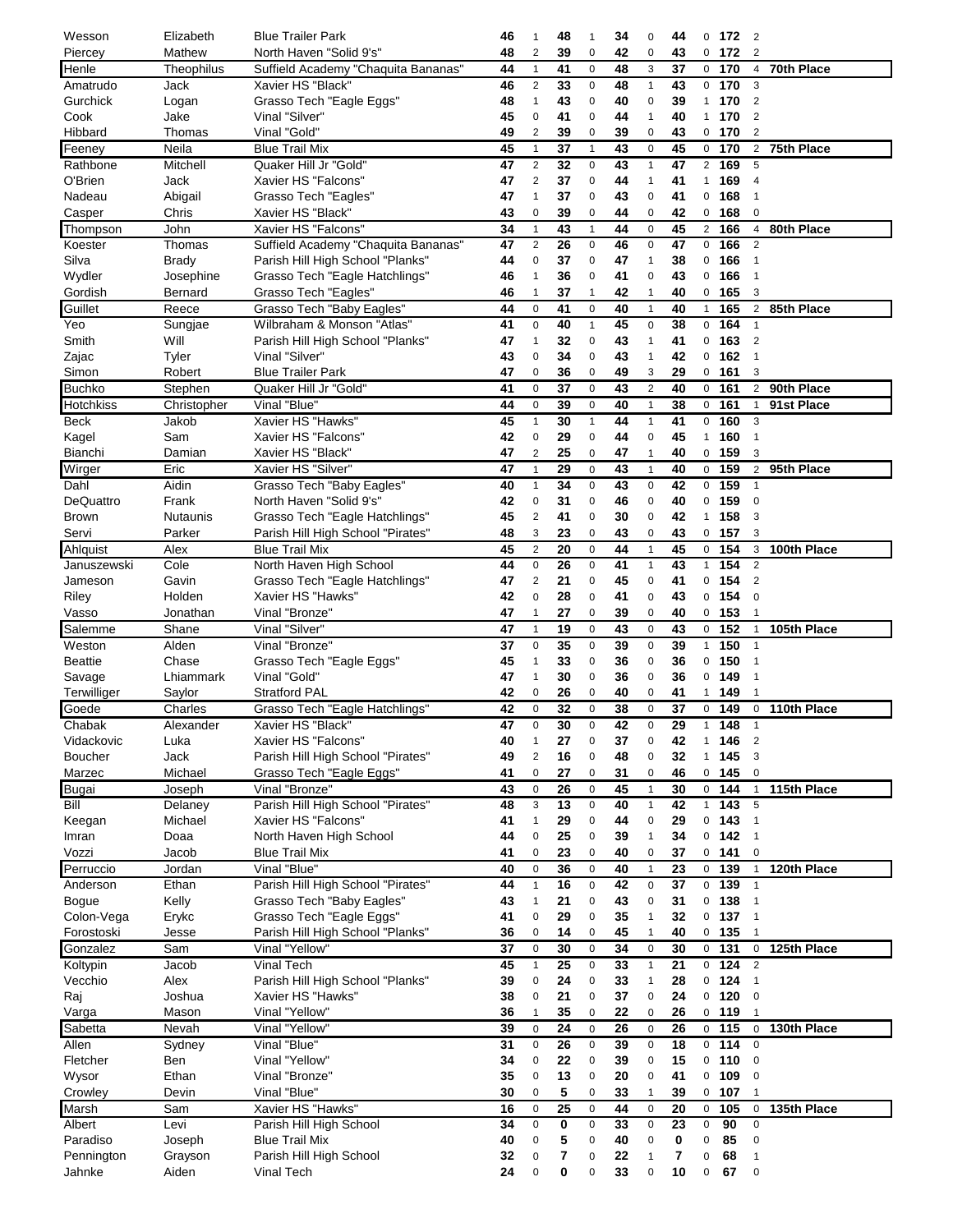## **GALLERY MATCH SUB-JUNIOR INDIVIDUALS**

| <b>Last Name</b> | <b>First Name</b> | Club                        | Prone 1          |                | Prone <sub>2</sub>   | Agg |              | Award               |
|------------------|-------------------|-----------------------------|------------------|----------------|----------------------|-----|--------------|---------------------|
| Johnson          | Sophia            | Metacon Gun Club            | 99 6             |                | 98 5                 | 197 | 11           | <b>MATCH WINNER</b> |
| Henderson        | Douglas           | <b>Blue Trail Range JRC</b> | 97 4             |                | 98 3                 | 195 | 7            | 2ND OVERALL         |
| Harrison         | Cooper            | <b>Blue Trail Range JRC</b> | 95               | $\overline{5}$ | 98 3                 | 193 | 8            | <b>3RD OVERALL</b>  |
| <b>Martin</b>    | Temperance        | Metacon Gun Club            | 97 3             |                | 96 1                 | 193 | 4            | <b>HI GIRL</b>      |
| Leonardo         | Jillian           | <b>Blue Trail Range JRC</b> | 96               | $\mathbf{3}$   | 96 5                 | 192 | 8            | <b>4th Place</b>    |
| <b>Bakle</b>     | Abigail           | <b>Blue Trail Range JRC</b> | 96               | $\overline{4}$ | 95 4                 | 191 | 8            | 5th Place           |
| Yang             | Sophie            | Metacon Gun Club            | $94\overline{4}$ |                | $96\overline{5}$     | 190 | 9            |                     |
| Newton           | Sheryl            | Metacon Gun Club            | 95 2             |                | 94 2                 | 189 | 4            |                     |
| Feeney           | Neila             | <b>Blue Trail Range JRC</b> | 95 2             |                | 94 1                 | 189 | 3            |                     |
| Frederick        | Jack              | <b>Blue Trail Range JRC</b> | 90 1             |                | 97 5                 | 187 | 6            |                     |
| Allen            | Tanner            | <b>Blue Trail Range JRC</b> | 96 2             |                | $\overline{2}$<br>91 | 187 | 4            | 10th Place          |
| Annicelli        | Antonio           | Quaker Hill Academy         | 91 1             |                | 94 2                 | 185 | 3            |                     |
| Hintz            | Abby              | <b>Blue Trail Range JRC</b> | 89 1             |                | 95 2                 | 184 | 3            |                     |
| Jose             | Serah             | <b>Blue Trail Range JRC</b> | 90               | $\mathbf 0$    | 94 2                 | 184 | $\mathbf{2}$ |                     |
| Horning          | Eli               | <b>Blue Trail Range JRC</b> | 89 3             |                | 94 4                 | 183 | 7            |                     |
| Reilly           | Makenzie          | <b>Blue Trail Range JRC</b> | 94 3             |                | 89 1                 | 183 | 4            | 15th Place          |
| Cross            | Adam              | <b>Blue Trail Range JRC</b> | $93\overline{1}$ |                | 90 2                 | 183 | 3            |                     |
| Paradiso         | Dominic           | <b>Blue Trail Range JRC</b> | 89 2             |                | 93 1                 | 182 | 3            |                     |
| Weisz            | Eli               | <b>Blue Trail Range JRC</b> | 89               | $\mathbf{3}$   | 92 3                 | 181 | 6            |                     |
| Joubert          | Jack              | <b>Blue Trail Range JRC</b> | 91               | $\mathbf 0$    | 90 0                 | 181 | 0            |                     |
| Takach           | Jaden             | <b>Blue Trail Range JRC</b> | 91               | $\overline{2}$ | 89 2                 | 180 | 4            | 20th Place          |
| Wyne             | Delia             | Cos Cob Junior Rifle Club   | 89 2             |                | 90 1                 | 179 | 3            |                     |
| Ranno            | Lolia             | <b>Blue Trail Range JRC</b> | 88               | -1             | 90 2                 | 178 | 3            |                     |
| Mastroianni      | Jack              | <b>Blue Trail Range JRC</b> | 87 1             |                | 90 2                 | 177 | 3            |                     |
| Henderson        | <b>Brady</b>      | <b>Blue Trail Range JRC</b> | 92 2             |                | 85 0                 | 177 | $\mathbf{2}$ |                     |
| Carrier          | Summer            | <b>Blue Trail Range JRC</b> | 88 1             |                | 89 0                 | 177 | 1            | 25th Place          |
| Wolfe            | John Paul         | Quaker Hill Academy         | $87\overline{1}$ |                | 89 3                 | 176 | 4            |                     |
| Joubert          | Andy              | <b>Blue Trail Range JRC</b> | 85               | $\overline{2}$ | 90 0                 | 175 | $\mathbf{2}$ |                     |
| Hintz            | Eva               | <b>Blue Trail Range JRC</b> | 91               | $\overline{1}$ | 83 2                 | 174 | 3            |                     |
| <b>Brandi</b>    | Molly             | <b>Blue Trail Range JRC</b> | 89               | $\overline{c}$ | 85 1                 | 174 | 3            |                     |
| Allen            | Madison           | <b>Blue Trail Range JRC</b> | 81 0             |                | 92 3                 | 173 | 3            | 30th Place          |
| Frederick        | Evan              | <b>Blue Trail Range JRC</b> | 87 2             |                | 83 0                 | 170 | $\mathbf{2}$ |                     |
| Miller           | Kate              | Cos Cob Junior Rifle Club   | 86 1             |                | 81<br>$\mathbf 0$    | 167 | 1            |                     |
| Sekhar           | Rajan             | Cos Cob Junior Rifle Club   | 89 1             |                | 76 1                 | 165 | $\bf 2$      |                     |
| Montesclaros     | Ethan             | <b>Blue Trail Range JRC</b> | 83 2             |                | 80 1                 | 163 | $\mathbf 3$  |                     |
| Scelsi           | Matt              | Cos Cob Junior Rifle Club   | 84 1             |                | 79 1                 | 163 | $\mathbf{2}$ | 35th Place          |
| Paradiso         | Joseph            | <b>Blue Trail Range JRC</b> | 79 1             |                | 82 0                 | 161 | 1            |                     |
| <b>Bruno</b>     | Ryan              | <b>Blue Trail Range JRC</b> | 81 1             |                | 79 0                 | 160 | 1            |                     |
| Sarcia           | Anthony           | <b>Blue Trail Range JRC</b> | 77 <sub>1</sub>  |                | 81<br>$\overline{0}$ | 158 | 1            |                     |
| Bengtson         | David             | <b>Blue Trail Range JRC</b> | 86 1             |                | 70 0                 | 156 | 1            |                     |
| <b>Buchko</b>    | Nicholas          | Quaker Hill Academy         | 75 0             |                | 79 0                 | 154 | 0            | 40th Place          |
| Valdez           | Albert            | <b>Blue Trail Range JRC</b> | 73 0             |                | 80 0                 | 153 | 0            |                     |
| <b>Hicks</b>     | David             | <b>Blue Trail Range JRC</b> | 82 1             |                | 70 2                 | 152 | 3            |                     |
| Hall             | Josh              | <b>Blue Trail Range JRC</b> | 70 1             |                | 75 1                 | 145 | 2            |                     |
| Hintz            | Conor             | <b>Blue Trail Range JRC</b> | 70 0             |                | 71 0                 | 141 | 0            |                     |
| Saravanan        | Saminathan        | <b>Blue Trail Range JRC</b> | 64 0             |                | 72 0                 | 136 | 0            | 45th Place          |
| Fitzgerald       | Tyler             | <b>Blue Trail Range JRC</b> | 70 0             |                | 60 0                 | 130 | 0            |                     |
| Cahill           | Marcus            | Quaker Hill Academy         | 55 1             |                | 74 1                 | 129 | $\mathbf{2}$ |                     |
| Gesualdi         | Ava               | Cos Cob Junior Rifle Club   | 63 0             |                | 51 0                 | 114 | 0            |                     |
| Alicea           | Taina             | <b>Blue Trail Range JRC</b> | 33 0             |                | 45 0                 | 78  | 0            |                     |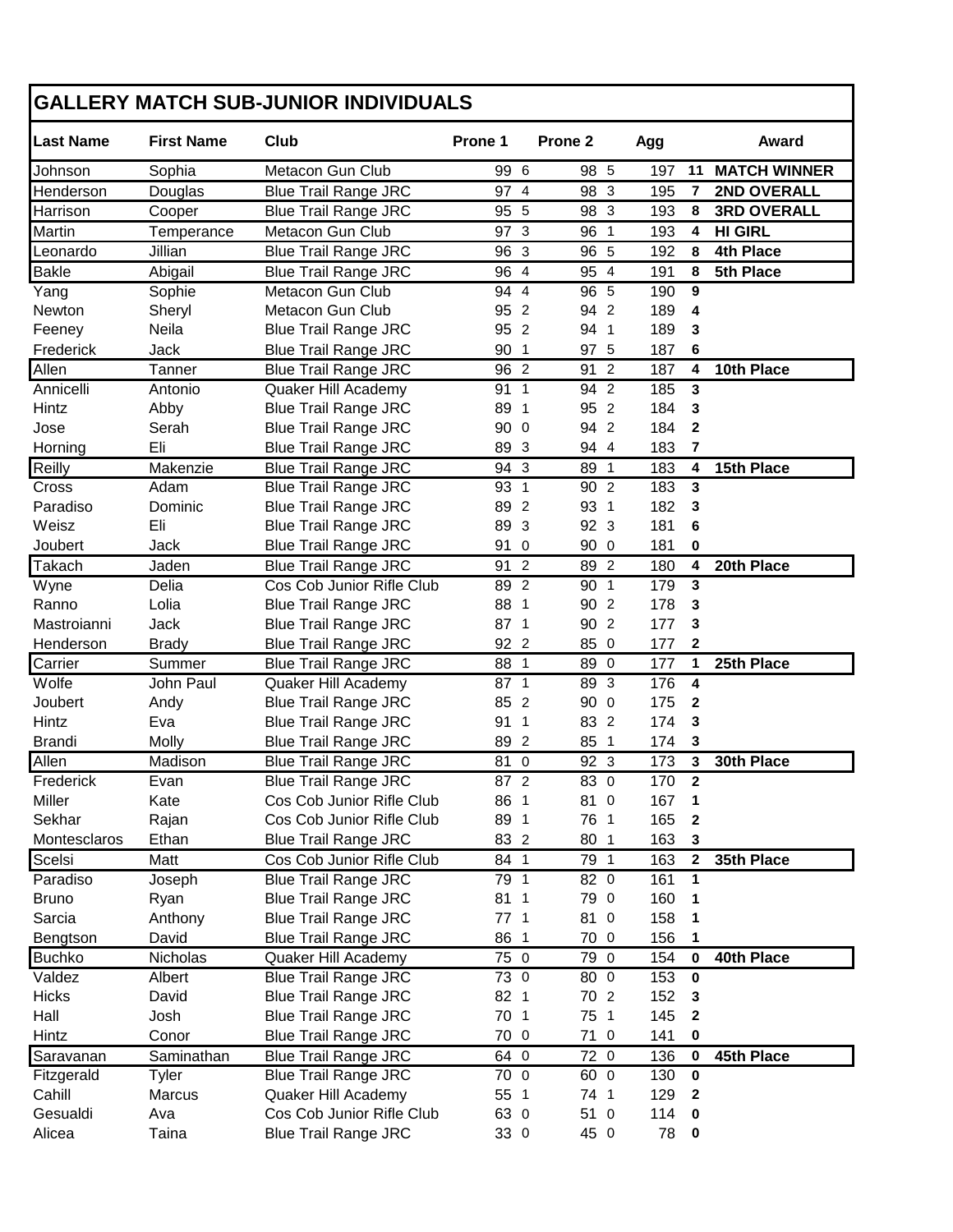# **SENIOR TEAMS**

|              | VII I LAIIIV                           |                            | <b>Prone</b> | <b>Standing</b> | <b>Sitting</b> | <b>Kneeling</b> | <b>Team</b> |
|--------------|----------------------------------------|----------------------------|--------------|-----------------|----------------|-----------------|-------------|
| $\mathbf{1}$ | <b>Quaker Hill "Seniors"</b>           | <b>Match Winner</b>        | $200 - 17$   | $184 - 4$       | $195 - 11$     | $195 - 11$      | $774 - 43$  |
|              | Glynn, Tyler (354)                     |                            | $50 - 5$     | $46 - 2$        | $50 - 3$       | $49 - 2$        | $195 - 12$  |
|              | Kohanski, Phil (360)                   |                            | $50 - 4$     | $47 - 0$        | $49 - 3$       | $50 - 5$        | $196 - 12$  |
|              | Wujtewicz, Mark (351)                  |                            | $50 - 5$     | $45 - 0$        | $48 - 3$       | $49 - 3$        | $192 - 11$  |
|              | McKee, Ryan (353)                      |                            | $50 - 3$     | $46 - 2$        | $48 - 2$       | $47 - 1$        | $191 - 8$   |
| 2            | <b>Stratford PAL"Chuckleheads"</b>     | 2 <sup>nd</sup> Place Team | $198 - 11$   | $182 - 4$       | $187 - 7$      | $187 - 3$       | $754 - 25$  |
|              | Niemiec, Taylor (357)                  |                            | $50 - 3$     | $49 - 3$        | $48 - 3$       | $48 - 2$        | $195 - 11$  |
|              | Gardecki, Nicole (355)                 |                            | $50 - 3$     | $45 - 0$        | $47 - 1$       | $49 - 0$        | $191 - 4$   |
|              | Martino, Veronica Maria (356)          |                            | $48 - 1$     | $47 - 1$        | $46 - 2$       | $43 - 0$        | $184 - 4$   |
|              | Dupray, Devon (358)                    |                            | $50 - 4$     | $41 - 0$        | $46 - 1$       | $47 - 1$        | $184 - 6$   |
| 3            | <b>Middlefield GOATs</b>               |                            | $199 - 13$   | $176 - 2$       | $190 - 8$      | $188 - 7$       | $753 - 30$  |
|              | Lonczak, Stephen (333)                 | 3rd Place Team             | $49 - 3$     | $45 - 0$        | $50 - 4$       | $49 - 3$        | $193 - 10$  |
|              | Remaly, Leonard (334)                  |                            | $50 - 4$     | $45 - 2$        | $49 - 2$       | $48 - 2$        | $192 - 10$  |
|              | Callahan, HarrisonThomas (332)         |                            | $50 - 3$     | $43 - 0$        | $47 - 1$       | $47 - 2$        | $187 - 6$   |
|              | Khun, David (335)                      |                            | $50 - 3$     | $43 - 0$        | $44 - 1$       | $44 - 0$        | $181 - 4$   |
| 4            | <b>Wilbraham &amp; Monson "Titans"</b> | 4 <sup>th</sup> Place Team | $194 - 7$    | $175 - 3$       | $194 - 11$     | $187 - 6$       | $750 - 27$  |
|              | Oh, Wooseung (309)                     |                            | $50 - 2$     | $45 - 1$        | $49 - 3$       | $47 - 0$        | $191 - 6$   |
|              | Holik, Steven (310)                    |                            | $48 - 2$     | $47 - 1$        | $48 - 1$       | $47 - 4$        | $190 - 8$   |
|              | Heiss, Leo (311)                       |                            | $48 - 1$     | $45 - 1$        | $49 - 4$       | $45 - 1$        | $187 - 7$   |
|              | Bakirdinov, Askar (12)                 |                            | $48 - 2$     | $38 - 0$        | $48 - 3$       | $48 - 1$        | $182 - 6$   |
| 5            | <b>Middlefield Rams</b>                |                            | $197 - 11$   | $170 - 2$       | $192 - 7$      | $186 - 5$       | $745 - 25$  |
|              | Ling, Brent $(337)$                    | 5 <sup>th</sup> Place Team | $50 - 3$     | $44 - 1$        | $48 - 1$       | $48 - 2$        | $190 - 7$   |
|              | McMullen, Dennis (344)                 |                            | $49 - 2$     | $44 - 0$        | $49 - 4$       | $45 - 0$        | $187 - 6$   |
|              | Lyke, Noah (336)                       |                            | $49 - 4$     | $41 - 1$        | $47 - 1$       | $46 - 0$        | $183 - 6$   |
|              | Wojcicki, Devin (338)                  |                            | $49 - 2$     | $41 - 0$        | $48 - 1$       | $47 - 3$        | $185 - 6$   |
| 6            | Cos Cob "Geen"                         |                            | $191 - 5$    | $175 - 0$       | $189 - 6$      | $190 - 7$       | $745 - 18$  |
|              | Smith, Autumn L (366)                  |                            | $47 - 1$     | $45 - 0$        | $48 - 2$       | $50 - 2$        | $190 - 5$   |
|              | Berent, Kinga (365)                    |                            | $50 - 2$     | $46 - 0$        | $46 - 1$       | $47 - 2$        | $189 - 5$   |
|              | Lundgren, Michael B (367)              |                            | $48 - 1$     | $43 - 0$        | $49 - 2$       | $48 - 2$        | $188 - 5$   |
|              | Hoyt, Jessica (368)                    |                            | $46 - 1$     | $41 - 0$        | $46 - 1$       | $45 - 1$        | $178 - 3$   |
| 7            | <b>Middletown "Goldtimers"</b>         |                            | $200 - 13$   | $176 - 3$       | $192 - 6$      | $175 - 2$       | $743 - 24$  |
|              | Henry, Jeff (346)                      |                            | $50 - 4$     | $44 - 1$        | $47 - 1$       | $47 - 1$        | $188 - 7$   |
|              | Bukoski, Stephen (348)                 |                            | $50 - 4$     | $43 - 0$        | $49 - 4$       | $44 - 1$        | $186 - 9$   |
|              | Zibbideo, Chris (349)                  |                            | $50 - 2$     | $41 - 0$        | $50 - 1$       | $46 - 0$        | $187 - 3$   |
|              | Wajdowicz, Edmund (347)                |                            | $50 - 3$     | $48 - 2$        | $46 - 0$       | $38 - 0$        | $182 - 5$   |
| 8            | <b>Blue Trail Rangers</b>              |                            | $194 - 8$    | $167 - 2$       | $187 - 8$      | $189 - 3$       | $737 - 21$  |
|              | Biller, Paige (326)                    |                            | $50 - 2$     | $46 - 1$        | $45 - 3$       | $48 - 2$        | $189 - 8$   |
|              | Horning, Emily (327)                   |                            | $50 - 3$     | $42 - 0$        | $48 - 3$       | $48 - 0$        | $188 - 6$   |
|              | Brandi, Michael (313)                  |                            | $46 - 2$     | $41 - 1$        | $47 - 1$       | $48 - 1$        | $182 - 5$   |
|              | Rowold, Michaela (314)                 |                            | $48 - 1$     | $38 - 0$        | $47 - 1$       | $45 - 0$        | $178 - 2$   |
| 9            | <b>Suffield "Rainbow Warriors"</b>     |                            | $198 - 12$   | $159 - 1$       | $184 - 6$      | $182 - 3$       | $723 - 22$  |
|              | Roberts, Frank (302)                   |                            | $48 - 2$     | $44 - 1$        | $47 - 2$       | $46 - 0$        | $185 - 5$   |
|              | Su, Jiaxuan (304)                      |                            | $50 - 4$     | $41 - 0$        | $48 - 1$       | $45 - 1$        | $184 - 6$   |
|              | Chen, Songkai (301)                    |                            | $50 - 3$     | $42 - 0$        | $47 - 2$       | $43 - 0$        | $182 - 5$   |
|              | Mastella, Brendan (303)                |                            | $50 - 3$     | $32 - 0$        | $42 - 1$       | $48 - 2$        | $172 - 6$   |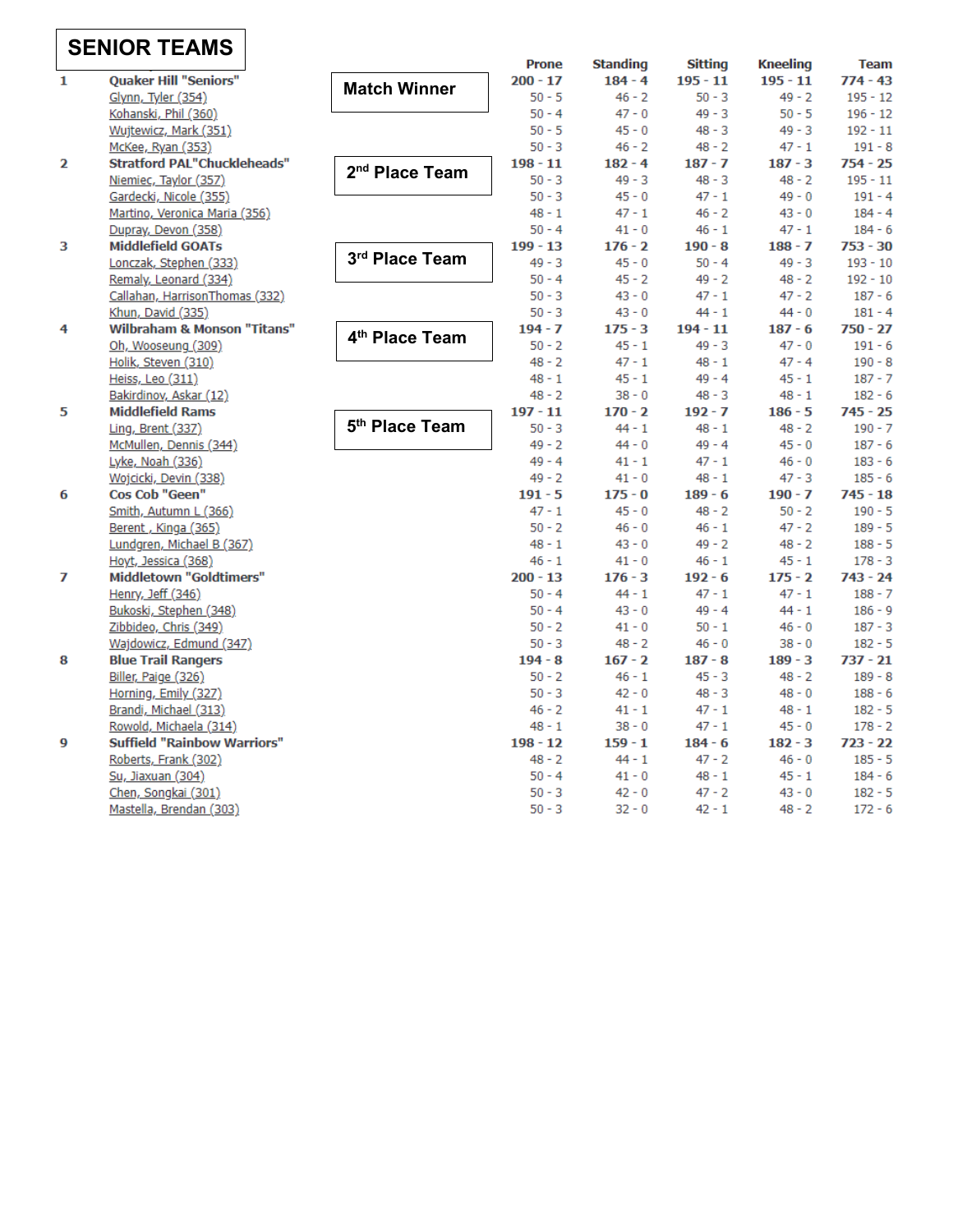| 10 | <b>Middlefield Jr Rams</b>                   | 10th Place Team | $193 - 8$ | $170 - 4$ | $181 - 2$ | $178 - 4$ | $722 - 18$ |
|----|----------------------------------------------|-----------------|-----------|-----------|-----------|-----------|------------|
|    | Richards, Stephanie (339)                    |                 | $50 - 2$  | $45 - 0$  | $47 - 2$  | $48 - 2$  | $190 - 6$  |
|    | Kostick Jr, Robert (343)                     |                 | $49 - 3$  | $49 - 4$  | $44 - 0$  | $48 - 1$  | $190 - 8$  |
|    | Christian, Justin (340)                      |                 | $50 - 3$  | $39 - 0$  | $45 - 0$  | $40 - 1$  | $174 - 4$  |
|    | Thomas, Prisha (330)                         |                 | $44 - 0$  | $37 - 0$  | $45 - 0$  | $42 - 0$  | $168 - 0$  |
| 11 | <b>Cos Cob "Blue"</b>                        |                 | $191 - 6$ | $152 - 1$ | $179 - 3$ | $177 - 3$ | $699 - 13$ |
|    | Miller, Kelly (363)                          |                 | $50 - 4$  | $43 - 0$  | $48 - 1$  | $47 - 2$  | $188 - 7$  |
|    | McLaughlin, Meghan (362)                     |                 | $49 - 1$  | $47 - 1$  | $42 - 0$  | $43 - 1$  | $181 - 3$  |
|    | Martin, Alexandra (361)                      |                 | $46 - 0$  | $40 - 0$  | $47 - 1$  | $44 - 0$  | $177 - 1$  |
|    | Parker, Donald (370)                         |                 | $46 - 1$  | $22 - 0$  | $42 - 1$  | $43 - 0$  | $153 - 2$  |
| 12 | <b>Grasso Tech "Eagles"</b>                  |                 | $192 - 7$ | $149 - 1$ | $170 - 4$ | $176 - 1$ | $687 - 13$ |
|    | Dube, Orin (318)                             |                 | $49 - 2$  | $40 - 0$  | $46 - 2$  | $42 - 0$  | $177 - 4$  |
|    | Gordish, Bernard (320)                       |                 | $47 - 1$  | $39 - 0$  | $42 - 1$  | $43 - 0$  | $171 - 2$  |
|    | Nadeau, Abigail (319)                        |                 | $47 - 1$  | $33 - 0$  | $45 - 1$  | $45 - 1$  | $170 - 3$  |
|    | Walker, Juliana (321)                        |                 | $49 - 3$  | $37 - 1$  | $37 - 0$  | $46 - 0$  | $169 - 4$  |
| 13 | <b>Suffield "Screaming Cheetah Wheelies"</b> |                 | $184 - 5$ | $157 - 1$ | $165 - 4$ | $175 - 1$ | $681 - 11$ |
|    | Heick, Tessa (305)                           |                 | $47 - 1$  | $40 - 1$  | $45 - 2$  | $45 - 1$  | $177 - 5$  |
|    | Luo, Tony (306)                              |                 | $46 - 1$  | $43 - 0$  | $44 - 0$  | $42 - 0$  | $175 - 1$  |
|    | Xu, Zhihao "Harold" (308)                    |                 | $47 - 2$  | $40 - 0$  | $43 - 1$  | $44 - 0$  | $174 - 3$  |
|    | Beam, Johnny (307)                           |                 | $44 - 1$  | $34 - 0$  | $33 - 1$  | $44 - 0$  | $155 - 2$  |
| 14 | <b>Grasso Tech "Silver"</b>                  |                 | $191 - 7$ | $140 - 0$ | $160 - 2$ | $151 - 0$ | $642 - 9$  |
|    | Loos, Elora (324)                            |                 | $50 - 3$  | $39 - 0$  | $42 - 2$  | $41 - 0$  | $172 - 5$  |
|    | Guillet, Reece (322)                         |                 | $48 - 2$  | $35 - 0$  | $44 - 0$  | $38 - 0$  | $165 - 2$  |
|    | Dahl, Aidin (323)                            |                 | $47 - 1$  | $35 - 0$  | $41 - 0$  | $39 - 0$  | $162 - 1$  |
|    | Bogue, Kelly (325)                           |                 | $46 - 1$  | $31 - 0$  | $33 - 0$  | $33 - 0$  | $143 - 1$  |

# **JUNIOR TEAMS**

| <b>Rank</b>  | <b>Participant</b>                       |                            | <b>Prone</b> | <b>Standing</b> | <b>Sitting</b> | <b>Kneeling</b> | <b>Team</b> |
|--------------|------------------------------------------|----------------------------|--------------|-----------------|----------------|-----------------|-------------|
| $\mathbf{1}$ | <b>Stratford PAL "Chuckleheads"</b>      |                            | $198 - 15$   | $185 - 7$       | $196 - 9$      | $188 - 5$       | $767 - 36$  |
|              | Smith, Autumn L (248)                    | <b>Match Winner</b>        | $50 - 4$     | $48 - 2$        | $50 - 2$       | $47 - 0$        | $195 - 8$   |
|              | Niemiec, Taylor (250)                    |                            | $49 - 4$     | $47 - 2$        | $50 - 2$       | $50 - 2$        | $196 - 10$  |
|              | Dupray, Devon (251)                      |                            | $50 - 5$     | $45 - 1$        | $48 - 3$       | $47 - 2$        | $190 - 11$  |
|              | Martino, Veronica Maria (249)            |                            | $49 - 2$     | $45 - 2$        | $48 - 2$       | $44 - 1$        | $186 - 7$   |
| 2            | <b>Wilbraham &amp; Monson "Titans"</b>   | <b>Hi Prep School</b>      | $195 - 10$   | $185 - 3$       | $191 - 8$      | $195 - 9$       | $766 - 30$  |
|              | Heiss, Leo (103)                         |                            | $49 - 3$     | $47 - 1$        | $48 - 3$       | $49 - 3$        | $193 - 10$  |
|              | Holik, Steven (102)                      |                            | $48 - 3$     | $49 - 2$        | $50 - 2$       | $48 - 2$        | $195 - 9$   |
|              | Biakirdinov, Askar (104)                 |                            | $49 - 2$     | $45 - 0$        | $45 - 0$       | $50 - 4$        | $189 - 6$   |
|              | Oh, Wooseung (101)                       |                            | $49 - 2$     | $44 - 0$        | $48 - 3$       | $48 - 0$        | $189 - 5$   |
| з            | <b>Wilbraham &amp; Monson "Coachmen"</b> |                            | $188 - 6$    | $184 - 6$       | $194 - 6$      | $189 - 7$       | $755 - 25$  |
|              | Jasmin, Samuel (106)                     | 2 <sup>nd</sup> Place Team | $47 - 1$     | $47 - 2$        | $49 - 1$       | $49 - 3$        | $192 - 7$   |
|              | Girhiny, Jake (105)                      |                            | $50 - 4$     | $43 - 1$        | $49 - 1$       | $49 - 2$        | $191 - 8$   |
|              | Clark, Matthew (108)                     |                            | $48 - 1$     | $47 - 1$        | $49 - 3$       | $44 - 1$        | $188 - 6$   |
|              | Yin, Guo (107)                           |                            | $43 - 0$     | $47 - 2$        | $47 - 1$       | $47 - 1$        | $184 - 4$   |
| 4            | <b>Xavier HS "Gold"</b>                  |                            | $194 - 10$   | $175 - 1$       | $190 - 6$      | $185 - 3$       | $744 - 20$  |
|              | Lobo, Brayden (176)                      | <b>Hi High School</b>      | $49 - 2$     | $44 - 0$        | $48 - 1$       | $49 - 1$        | $190 - 4$   |
|              | Turner, Christian (186)                  |                            | $49 - 4$     | $45 - 0$        | $48 - 2$       | $45 - 1$        | $187 - 7$   |
|              | Puckhaber, Charles Francis (181)         |                            | $50 - 3$     | $43 - 0$        | $47 - 1$       | $45 - 0$        | $185 - 4$   |
|              | Wojcicki, Devin (189)                    |                            | $46 - 1$     | $43 - 1$        | $47 - 2$       | $46 - 1$        | $182 - 5$   |
| 5            | <b>Blue Trail Rangers</b>                | 3rd Place Team             | $191 - 10$   | $174 - 5$       | $190 - 11$     | $185 - 4$       | $740 - 30$  |
|              | <b>Blue Trail Range</b>                  |                            |              |                 |                |                 |             |
|              | Ling, Brent $(137)$                      |                            | $49 - 4$     | $43 - 0$        | $49 - 3$       | $48 - 2$        | $189 - 9$   |
|              | Khun, David (124)                        |                            | $45 - 0$     | $50 - 5$        | $45 - 2$       | $47 - 2$        | $187 - 9$   |
|              | Thomas, Prisha (131)                     |                            | $48 - 3$     | $44 - 0$        | $48 - 3$       | $44 - 0$        | $184 - 6$   |
|              | Brandi, Michael (134)                    |                            | $49 - 3$     | $37 - 0$        | $48 - 3$       | $46 - 0$        | $180 - 6$   |
| 6            | Cos Cob "Gold"                           | 4 <sup>th</sup> Place Team | $188 - 3$    | $181 - 3$       | $186 - 3$      | $185 - 4$       | $740 - 13$  |
|              | Miller, Kelly (236)                      |                            | $49 - 2$     | $46 - 0$        | $47 - 1$       | $49 - 1$        | $191 - 4$   |
|              | Bernier, Katherine (237)                 |                            | $47 - 0$     | $45 - 0$        | $50 - 1$       | $45 - 1$        | $187 - 2$   |
|              | McLaughlin, Meghan (239)                 |                            | $46 - 0$     | $46 - 2$        | $48 - 1$       | $45 - 2$        | $185 - 5$   |
|              | Carroll, Samantha (238)                  |                            | $46 - 1$     | $44 - 1$        | $41 - 0$       | $46 - 0$        | $177 - 2$   |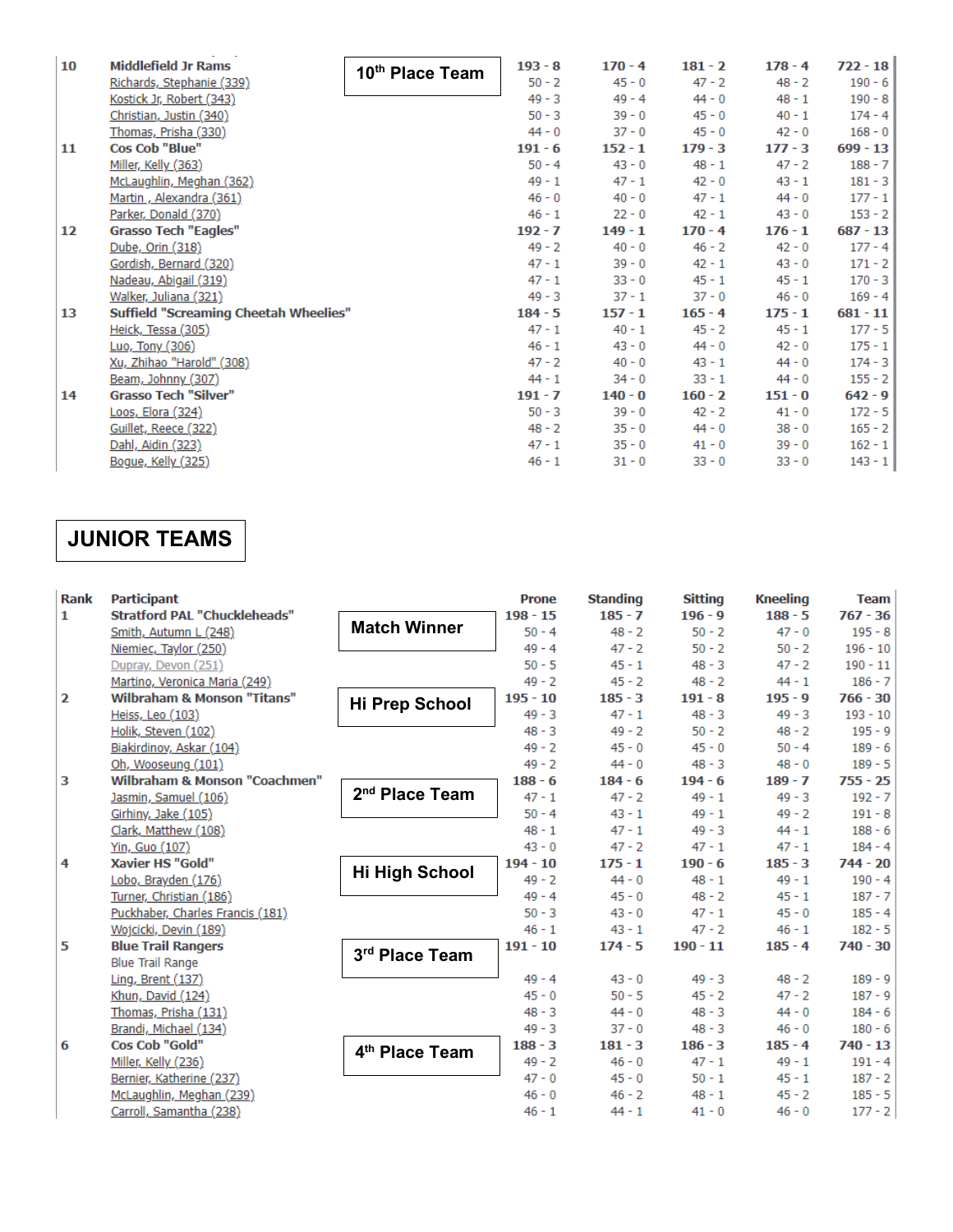| 7  | <b>Blue Trail Blazers</b>                  | 5 <sup>th</sup> Place Team  | $196 - 8$ | $170 - 3$ | $191 - 7$ | $180 - 3$ | $737 - 21$ |
|----|--------------------------------------------|-----------------------------|-----------|-----------|-----------|-----------|------------|
|    | Rowold, Michaela (123)                     |                             | $48 - 0$  | $40 - 0$  | $48 - 2$  | $49 - 2$  | $185 - 4$  |
|    | Horning, Emily (129)                       |                             | $50 - 3$  | $42 - 0$  | $50 - 2$  | $45 - 1$  | $187 - 6$  |
|    | Christian, Justin (135)                    |                             | 49 - 3    | $43 - 1$  | $47 - 2$  | $43 - 0$  | $182 - 6$  |
|    | Biller, Paige (127)                        |                             | $49 - 2$  | $45 - 2$  | $46 - 1$  | $43 - 0$  | $183 - 5$  |
| 8  | <b>Quaker Hill Academy</b>                 |                             | $193 - 9$ | $171 - 3$ | $186 - 4$ | $185 - 4$ | $735 - 20$ |
|    | Munzner, Christopher (242)                 |                             | $48 - 1$  | $48 - 1$  | $50 - 2$  | $43 - 0$  | $189 - 4$  |
|    | Kelley, Benjamin (243)                     |                             | $50 - 4$  | $40 - 0$  | $47 - 2$  | $49 - 2$  | $186 - 8$  |
|    | Fago, Matthew (240)                        |                             | $46 - 1$  | $44 - 1$  | $44 - 0$  | $46 - 1$  | $180 - 3$  |
|    | Waters, Erika (241)                        |                             | $49 - 3$  | $39 - 1$  | $45 - 0$  | $47 - 1$  | $180 - 5$  |
| 9  | North Haven "Scratch 10's"                 |                             | $194 - 6$ | $161 - 1$ | $191 - 7$ | $186 - 4$ | $732 - 18$ |
|    | Podsiadlo Jr, Joseph H (225)               |                             | $47 - 0$  | $44 - 1$  | $50 - 4$  | $48 - 2$  | $189 - 7$  |
|    | Ruggeri, April Nicole (227)                |                             | $49 - 3$  | $42 - 0$  | $48 - 2$  | $48 - 0$  | $187 - 5$  |
|    |                                            |                             | $50 - 3$  | $42 - 0$  | $46 - 0$  | $45 - 1$  | $183 - 4$  |
|    | DeCrescenzo, Frank P (226)                 |                             |           |           |           |           |            |
|    | Montescarlos, Nathan (228)                 |                             | $48 - 0$  | $33 - 0$  | 47 - 1    | $45 - 1$  | $173 - 2$  |
| 10 | <b>Stratford PAL "Chowder Heads"</b>       |                             | $192 - 6$ | $171 - 5$ | $184 - 4$ | $183 - 5$ | $730 - 20$ |
|    | Brunetti, Tyler (254)                      |                             | 48 - 2    | $42 - 2$  | $48 - 2$  | $49 - 2$  | $187 - 8$  |
|    | Gardecki, Nicole (252)                     |                             | $50 - 2$  | $44 - 1$  | $44 - 0$  | $45 - 1$  | $183 - 4$  |
|    | Niemiec, Sydney (253)                      |                             | $48 - 1$  | $46 - 1$  | $46 - 1$  | $42 - 1$  | $182 - 4$  |
|    | Corvino, Ella (255)                        |                             | $46 - 1$  | $39 - 1$  | $46 - 1$  | $47 - 1$  | $178 - 4$  |
| 11 | <b>Wilbraham &amp; Monson "Atlas"</b>      |                             | $179 - 3$ | $167 - 2$ | $183 - 5$ | $179 - 5$ | $708 - 15$ |
|    | Hwang, Jinseon (110)                       |                             | $48 - 3$  | $42 - 0$  | $44 - 2$  | $49 - 2$  | $183 - 7$  |
|    | Li, Arzum (112)                            |                             | $44 - 0$  | $44 - 0$  | $48 - 2$  | $46 - 1$  | $182 - 3$  |
|    | Cyboron, Marisa (109)                      |                             | $46 - 0$  | $41 - 1$  | $46 - 1$  | $46 - 2$  | $179 - 4$  |
|    | Yeo, Sungjae (111)                         |                             | $41 - 0$  | $40 - 1$  | $45 - 0$  | $38 - 0$  | $164 - 1$  |
| 12 | <b>Suffield Academy "Enchanted Elders"</b> | 10th Place Team             | $187 - 5$ | $157 - 1$ | $187 - 6$ | $177 - 3$ | $708 - 15$ |
|    | Roberts, Frank (117)                       |                             | $48 - 0$  | $41 - 1$  | $48 - 1$  | 44 - 0    | $181 - 2$  |
|    | Brown, Suleri Sabio-Arzu (118)             |                             | $47 - 2$  | $39 - 0$  | $47 - 3$  | $48 - 2$  | $181 - 7$  |
|    | Chen, Songkai (120)                        |                             | $47 - 1$  | $42 - 0$  | $46 - 1$  | $39 - 0$  | $174 - 2$  |
|    | Heick, Tessa (119)                         |                             | $45 - 2$  | $35 - 0$  | $46 - 1$  | $46 - 1$  | $172 - 4$  |
| 13 | Xavier HS "Silver"                         |                             | $188 - 4$ | $156 - 2$ | $185 - 6$ | $172 - 4$ | $701 - 16$ |
|    | Godburn, Ryan (173)                        |                             | $46 - 2$  | $41 - 0$  | $48 - 2$  | $49 - 3$  | $184 - 7$  |
|    | DelMonaco, Michael (171)                   |                             | $49 - 1$  | $43 - 1$  | $48 - 2$  | $42 - 0$  | $182 - 4$  |
|    | Gernhardt, Ethan (172)                     |                             | $46 - 0$  | $43 - 1$  | $46 - 1$  | $41 - 1$  | $176 - 3$  |
|    | Wirger, Eric (188)                         |                             | $47 - 1$  | $29 - 0$  | $43 - 1$  | $40 - 0$  | $159 - 2$  |
| 14 | Quaker Hill Jr "Gold"                      |                             | $184 - 5$ | $156 - 1$ | $177 - 5$ | $179 - 5$ | $696 - 16$ |
|    | Wolfe, Stephanie (257)                     |                             | $50 - 2$  | $44 - 0$  | $48 - 1$  | $48 - 2$  | $190 - 5$  |
|    | Walenczyk, Grace (244)                     |                             | $46 - 1$  | $43 - 1$  | $43 - 1$  | $44 - 1$  | $176 - 4$  |
|    | Rathbone, Mitchell (245)                   |                             | $47 - 2$  | $32 - 0$  | $43 - 1$  | $47 - 2$  | $169 - 5$  |
|    | Buchko, Stephen (246)                      |                             | $41 - 0$  | $37 - 0$  | $43 - 2$  | $40 - 0$  | $161 - 2$  |
| 15 | <b>Grasso Tech "Eagles"</b>                |                             | $185 - 4$ | $157 - 2$ | $174 - 2$ | $175 - 5$ | $691 - 13$ |
|    | Walker, Juliana (144)                      |                             | $47 - 2$  | $41 - 1$  | $43 - 1$  | $49 - 4$  | $180 - 8$  |
|    | Dube, Orin (141)                           |                             | $45 - 0$  | $42 - 0$  | $46 - 0$  | $45 - 1$  | $178 - 1$  |
|    | Nadeau, Abigail (142)                      |                             | $47 - 1$  | $37 - 0$  | $43 - 0$  | $41 - 0$  | $168 - 1$  |
|    | Gordish, Bernard (138)                     |                             | 46 - 1    | $37 - 1$  | $42 - 1$  | $40 - 0$  | $165 - 3$  |
| 16 | North Haven "Solid 9's"                    |                             | $186 - 4$ | $146 - 0$ | $181 - 1$ | $177 - 4$ | $690 - 9$  |
|    | Richards, Stephanie (229)                  |                             | 48 - 0    | $38 - 0$  | $46 - 0$  | 49 - 3    | $181 - 3$  |
|    | Melillo, Sophia (230)                      |                             | 48 - 2    | $38 - 0$  | $47 - 1$  | $45 - 1$  | $178 - 4$  |
|    | Piercey, Mathew V (231)                    |                             | 48 - 2    | $39 - 0$  | $42 - 0$  | $43 - 0$  | $172 - 2$  |
|    | DeQuattro, Frank (232)                     |                             | $42 - 0$  | $31 - 0$  | $46 - 0$  | $40 - 0$  | $159 - 0$  |
|    |                                            |                             |           |           |           |           |            |
| 17 | <b>Blue Trailer Park</b>                   |                             | $186 - 4$ | $165 - 2$ | $179 - 5$ | $158 - 0$ | $688 - 11$ |
|    | Henderson, Douglas (122)                   | 15 <sup>th</sup> Place Team | $47 - 2$  | $43 - 1$  | $48 - 1$  | $42 - 0$  | $180 - 4$  |
|    | Cumming, Kelsey (121)                      |                             | $46 - 1$  | $38 - 0$  | $48 - 1$  | $43 - 0$  | $175 - 2$  |
|    | Wesson, Elizabeth (125)                    |                             | $46 - 1$  | $48 - 1$  | $34 - 0$  | $44 - 0$  | $172 - 2$  |
|    | Simon, Robert (133)                        |                             | $47 - 0$  | $36 - 0$  | $49 - 3$  | $29 - 0$  | $161 - 3$  |
| 18 | Suffield Academy "Chaquita Bananas"        |                             | $184 - 5$ | $142 - 0$ | $186 - 5$ | $175 - 2$ | $687 - 12$ |
|    |                                            |                             | $46 - 1$  | $41 - 0$  | $46 - 0$  | $45 - 1$  | $178 - 2$  |
|    | Mayalarp, Thaveelarp (113)                 |                             | $47 - 1$  |           | $46 - 2$  | $46 - 1$  |            |
|    | Chen, Zhuo (115)                           |                             |           | $34 - 0$  |           |           | $173 - 4$  |
|    | Henle, Theophilus (114)                    |                             | $44 - 1$  | $41 - 0$  | $48 - 3$  | $37 - 0$  | $170 - 4$  |
|    | Koester, Thomas (116)                      |                             | 47 - 2    | $26 - 0$  | $46 - 0$  | 47 - 0    | $166 - 2$  |
| 19 | <b>Vinal "Gold"</b>                        |                             | $191 - 8$ | $154 - 1$ | $164 - 1$ | $167 - 3$ | $676 - 13$ |
|    | Agli, Tyler Griffin (192)                  |                             | 48 - 3    | $43 - 0$  | $46 - 0$  | $44 - 2$  | $181 - 5$  |
|    | Vasso, Matthew (190)                       |                             | $47 - 2$  | $42 - 1$  | 43 - 1    | $44 - 1$  | $176 - 5$  |
|    | Hibbard, Thomas (194)                      |                             | 49 - 2    | $39 - 0$  | 39 - 0    | $43 - 0$  | $170 - 2$  |
|    | Savage, Lhiammark (193)                    |                             | $47 - 1$  | $30 - 0$  | $36 - 0$  | $36 - 0$  | $149 - 1$  |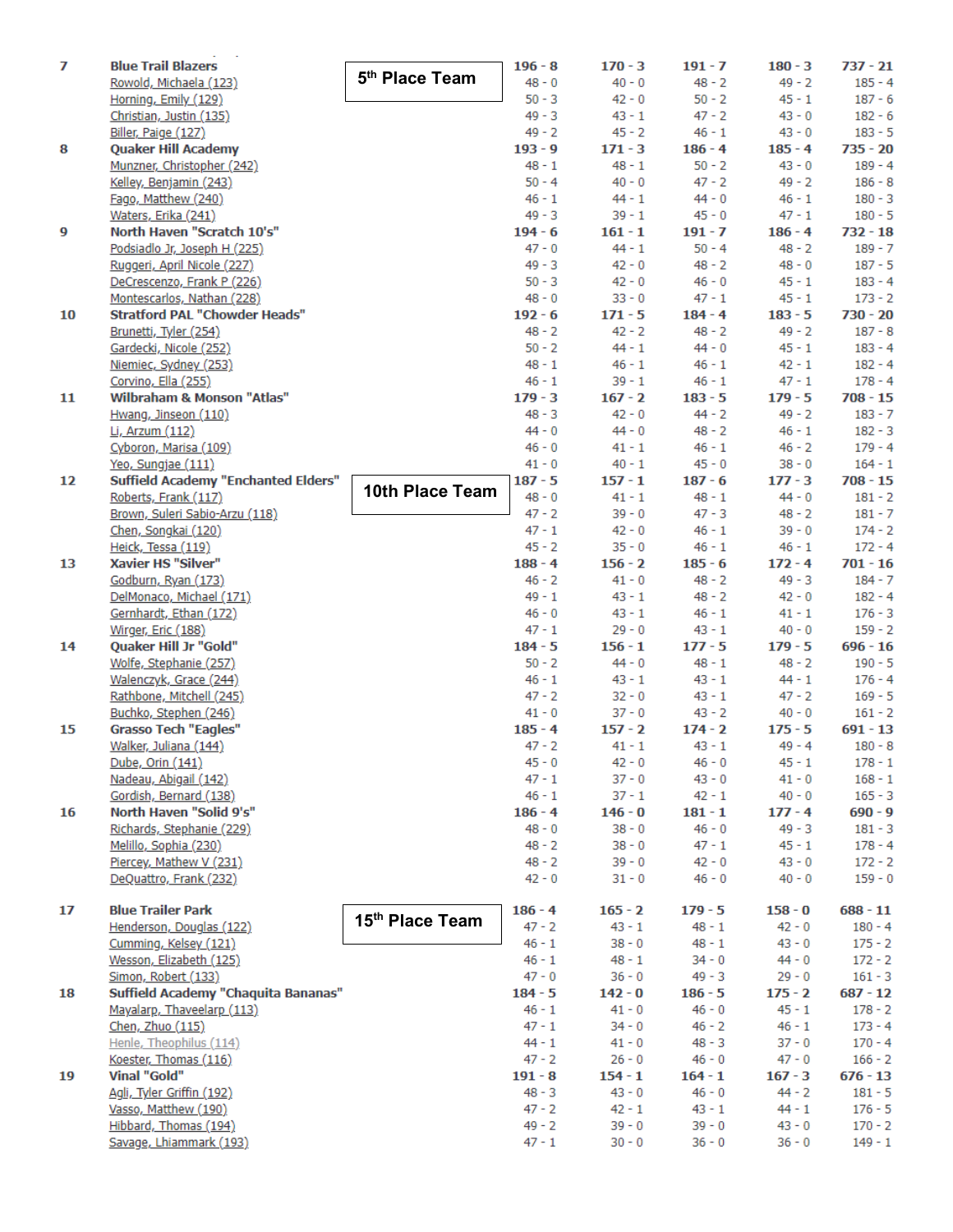| 20 | Xavier HS "Black"                         |                 | $185 - 4$             | $141 - 0$            | $186 - 3$            | $169 - 1$            | $672 - 8$              |
|----|-------------------------------------------|-----------------|-----------------------|----------------------|----------------------|----------------------|------------------------|
|    | Peterson, Gavin (180)                     |                 | $45 - 0$              | $39 - 0$             | $47 - 1$             | $44 - 1$             | $175 - 2$              |
|    | Amatrudo, Jack M (162)                    |                 | $46 - 2$              | $33 - 0$             | $48 - 1$             | $43 - 0$             | $170 - 3$              |
|    | Casper, Chris (165)                       |                 | $43 - 0$              | $39 - 0$             | $44 - 0$             | $42 - 0$             | $168 - 0$              |
|    | Bianchi, Damian (164)                     |                 | $47 - 2$              | $25 - 0$             | $47 - 1$             | $40 - 0$             | $159 - 3$              |
|    | Chabak, Alexander (166)                   |                 | $47 - 0$              | $30 - 0$             | $42 - 0$             | $29 - 1$             | $148 - 1$              |
| 21 | Vinal "Silver"                            |                 | $181 - 2$             | $137 - 0$            | $175 - 3$            | $170 - 2$            | $663 - 7$              |
|    | Ostrander, Emma (197)                     |                 | $46 - 1$              | $43 - 0$             | $45 - 1$             | $45 - 1$             | $179 - 3$              |
|    | Cook, Jake (195)                          |                 | $45 - 0$              | $41 - 0$             | $44 - 1$             | $40 - 1$             | $170 - 2$              |
|    | Zajac, Tyler (196)                        |                 | $43 - 0$              | $34 - 0$             | $43 - 1$             | $42 - 0$             | $162 - 1$              |
|    | Salemme, Shane (198)                      |                 | $47 - 1$              | $19 - 0$             | $43 - 0$             | $43 - 0$             | $152 - 1$              |
| 22 | <b>Grasso Tech "Baby Eagles"</b>          | 20th Place Team | $175 - 4$             | $139 - 0$            | $172 - 2$            | $156 - 1$            | $642 - 7$              |
|    | Loos, Elora (146)                         |                 | $48 - 2$<br>$44 - 0$  | $43 - 0$<br>$41 - 0$ | $46 - 1$<br>$40 - 1$ | $43 - 0$<br>$40 - 1$ | $180 - 3$<br>$165 - 2$ |
|    | Guillet, Reece (149)<br>Dahl, Aidin (147) |                 | $40 - 1$              | $34 - 0$             | $43 - 0$             | $42 - 0$             | $159 - 1$              |
|    | Bogue, Kelly (153)                        |                 | 43 - 1                | $21 - 0$             | $43 - 0$             | $31 - 0$             | $138 - 1$              |
| 23 | <b>Xavier HS "Falcons"</b>                |                 | $170 - 4$             | $138 - 1$            | $176 - 1$            | $173 - 5$            | $641 - 11$             |
|    | O'Brien, Jack (178)                       |                 | $47 - 2$              | $37 - 0$             | $44 - 1$             | $41 - 1$             | $169 - 4$              |
|    | Thompson, John (185)                      |                 | $34 - 1$              | $43 - 1$             | $44 - 0$             | $45 - 2$             | $166 - 4$              |
|    | Kagel, Sam (174)                          |                 | $42 - 0$              | $29 - 0$             | $44 - 0$             | $45 - 1$             | $160 - 1$              |
|    | Vidackovic, Luka (187)                    |                 | $40 - 1$              | $27 - 0$             | $37 - 0$             | $42 - 1$             | $146 - 2$              |
|    | Keegan, Michael (175)                     |                 | $41 - 1$              | $29 - 0$             | $44 - 0$             | $29 - 0$             | $143 - 1$              |
| 24 | <b>Grasso Tech "Eagle Hatchlings"</b>     |                 | $180 - 5$             | $130 - 0$            | $154 - 0$            | $163 - 1$            | $627 - 6$              |
|    | Wydler, Josephine (140)                   |                 | $46 - 1$              | $36 - 0$             | $41 - 0$             | $43 - 0$             | $166 - 1$              |
|    | Brown, Nutaunis (154)                     |                 | $45 - 2$              | $41 - 0$             | $30 - 0$             | $42 - 1$             | $158 - 3$              |
|    | Jameson, Gavin (150)                      |                 | $47 - 2$              | $21 - 0$             | $45 - 0$             | $41 - 0$             | $154 - 2$              |
|    | Goede, Charles (145)                      |                 | $42 - 0$              | $32 - 0$             | $38 - 0$             | $37 - 0$             | $149 - 0$              |
| 25 | <b>Grasso Tech "Eagle Eggs"</b>           |                 | $175 - 2$             | $132 - 0$            | $142 - 1$            | $153 - 1$            | $602 - 4$              |
|    | Gurchick, Logan (139)                     |                 | $48 - 1$              | $43 - 0$             | $40 - 0$             | $39 - 1$             | $170 - 2$              |
|    | Beattie, Chase (148)                      |                 | $45 - 1$              | $33 - 0$             | $36 - 0$             | $36 - 0$             | $150 - 1$              |
|    | Marzec, Michael (152)                     |                 | $41 - 0$              | $27 - 0$             | $31 - 0$             | $46 - 0$             | $145 - 0$              |
|    | Colon-Vega, Erykc (151)                   |                 | $41 - 0$              | $29 - 0$             | $35 - 1$             | $32 - 0$             | $137 - 1$              |
| 26 | Parish Hill High "Planks"                 |                 | $166 - 1$             | $107 - 0$            | $168 - 4$            | $147 - 0$            | $588 - 5$              |
|    | Silva, Brady (222)                        |                 | $44 - 0$              | $37 - 0$             | $47 - 1$             | $38 - 0$             | $166 - 1$              |
|    | Smith, Will (217)                         |                 | $47 - 1$              | $32 - 0$             | $43 - 1$             | $41 - 0$             | $163 - 2$              |
|    | Forostoski, Jesse (221)                   |                 | $36 - 0$              | $14 - 0$             | $45 - 1$             | $40 - 0$             | $135 - 1$              |
|    | Vecchio, Alex (220)                       |                 | $39 - 0$              | $24 - 0$             | $33 - 1$             | $28 - 0$             | $124 - 1$              |
| 27 | Parish Hill High "Pirates"                |                 | $189 - 9$             | $68 - 0$             | $173 - 1$            | $154 - 2$            | $584 - 12$             |
|    | Servi, Parker (224)                       | 25th Place Team | $48 - 3$              | $23 - 0$             | $43 - 0$             | $43 - 0$             | $157 - 3$              |
|    | Bill, Delaney (216)                       |                 | $48 - 3$              | $13 - 0$             | $40 - 1$             | $42 - 1$             | $143 - 5$              |
|    | Boucher, Jack (215)                       |                 | $49 - 2$              | $16 - 0$             | $48 - 0$             | $32 - 1$             | $145 - 3$              |
|    | Anderson, Ethan (223)                     |                 | $44 - 1$              | $16 - 0$             | $42 - 0$             | $37 - 0$             | $139 - 1$              |
| 28 | <b>Vinal "Bronze"</b>                     |                 | $162 - 1$             | $101 - 0$            | $143 - 1$            | $150 - 1$            | $556 - 3$              |
|    | Vasso, Jonathan G (191)                   |                 | $47 - 1$              | $27 - 0$             | $39 - 0$             | $40 - 0$             | $153 - 1$              |
|    | Weston, Alden (200)                       |                 | $37 - 0$              | $35 - 0$             | $39 - 0$             | $39 - 1$             | $150 - 1$              |
|    | Bugai, Joseph (199)                       |                 | $43 - 0$              | $26 - 0$             | $45 - 1$             | $30 - 0$             | $144 - 1$              |
|    | Wysor, Ethan (201)                        |                 | $35 - 0$              | $13 - 0$             | $20 - 0$             | $41 - 0$             | $109 - 0$              |
| 29 | <b>Blue Trail Mix</b>                     |                 | $171 - 3$             | $85 - 1$             | $167 - 1$            | $127 - 0$            | $550 - 5$              |
|    | Feeney, Neila (132)                       |                 | $45 - 1$              | $37 - 1$             | $43 - 0$             | $45 - 0$             | $170 - 2$              |
|    | Ahlquist, Alex (128)                      |                 | $45 - 2$              | $20 - 0$             | $44 - 1$             | $45 - 0$             | $154 - 3$              |
|    | Vozzi, Jacob (155)                        |                 | $41 - 0$              | $23 - 0$             | $40 - 0$             | $37 - 0$             | $141 - 0$              |
|    | Paradiso, Joseph (126)                    |                 | $40 - 0$              | $5 - 0$              | $40 - 0$             | $0 - 0$              | $85 - 0$               |
| 30 | <b>Xavier HS "Hawks"</b>                  |                 | $141 - 1$<br>$45 - 1$ | $104 - 1$            | $166 - 1$            | $128 - 0$            | $539 - 3$              |
|    | Beck, Jakob (163)                         |                 | $42 - 0$              | $30 - 1$<br>$28 - 0$ | $44 - 1$<br>$41 - 0$ | $41 - 0$<br>$43 - 0$ | $160 - 3$              |
|    | Riley, Holden (184)<br>Raj, Joshua (183)  |                 | $38 - 0$              | $21 - 0$             | $37 - 0$             | $24 - 0$             | $154 - 0$<br>$120 - 0$ |
|    | Marsh, Sam (177)                          |                 | $16 - 0$              | $25 - 0$             | $44 - 0$             | $20 - 0$             | $105 - 0$              |
| 31 | <b>Vinal "Blue"</b>                       |                 | $145 - 0$             | $106 - 0$            | $152 - 3$            | $118 - 0$            | $521 - 3$              |
|    | Hotchkiss, Christopher (202)              |                 | $44 - 0$              | $39 - 0$             | $40 - 1$             | $38 - 0$             | $161 - 1$              |
|    | Perruccio, Jordan (204)                   |                 | $40 - 0$              | $36 - 0$             | $40 - 1$             | $23 - 0$             | $139 - 1$              |
|    | Allen, Sydney (205)                       |                 | $31 - 0$              | $26 - 0$             | $39 - 0$             | $18 - 0$             | $114 - 0$              |
|    | Crowley, Devin (203)                      |                 | $30 - 0$              | $5 - 0$              | $33 - 1$             | $39 - 0$             | $107 - 1$              |
|    |                                           |                 |                       |                      |                      |                      |                        |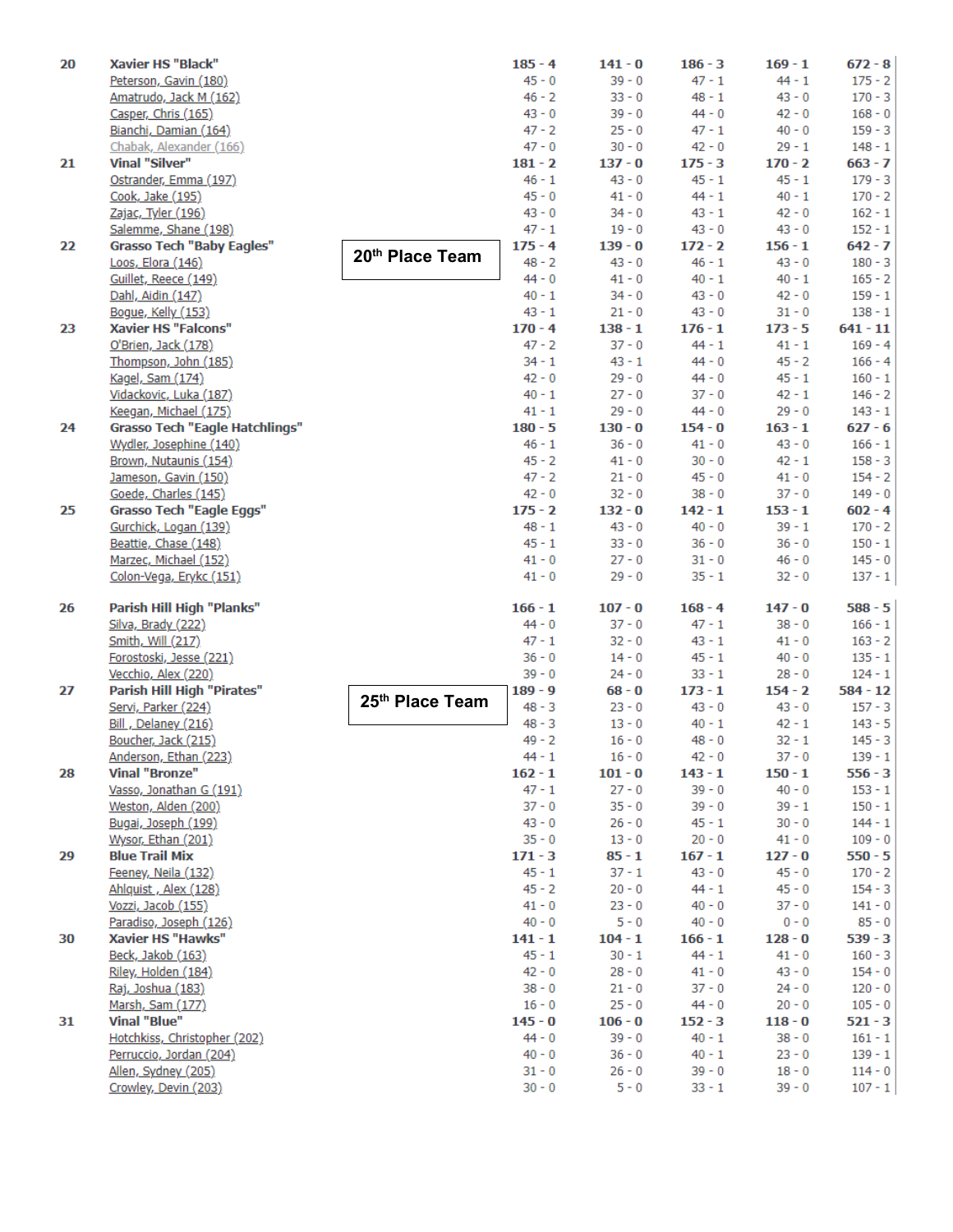| 32 | Vinal "Yellow"       |
|----|----------------------|
|    | Gonzalez, Sam (209)  |
|    | Varga, Mason (207)   |
|    | Sabetta, Nevah (206) |
|    | Fletcher, Ben (208)  |

| <b>30<sup>th</sup> Place Team</b> $\begin{array}{ c c c c c c }\n\hline\n30^{th} & \textbf{Place Team} & 146 - 1 & 111 - 0 & 121 - 0 & 97 - 0 & 475 - 1 \\ & & & & & 37 - 0 & 30 - 0 & 34 - 0 & 30 - 0 & 131 - 0 \\ & & & & & 36 - 1 & 35 - 0 & 22 - 0 & 26 - 0 & 119 - 1\n\end{array}$ |           |          |                                |                       |  |
|-----------------------------------------------------------------------------------------------------------------------------------------------------------------------------------------------------------------------------------------------------------------------------------------|-----------|----------|--------------------------------|-----------------------|--|
|                                                                                                                                                                                                                                                                                         |           |          |                                |                       |  |
|                                                                                                                                                                                                                                                                                         |           |          |                                |                       |  |
|                                                                                                                                                                                                                                                                                         | $39 - 0$  | $24 - 0$ |                                | 26 - 0 26 - 0 115 - 0 |  |
|                                                                                                                                                                                                                                                                                         | $-34 - 0$ |          | $22 - 0$ 39 - 0 15 - 0 110 - 0 |                       |  |

## **SUB-JUNIOR TEAMS**

| <b>Rank</b> | <b>Participant</b>                                 |                            | <b>Team</b>            |
|-------------|----------------------------------------------------|----------------------------|------------------------|
| 1           | Metacon Rod & Gun Club "Gold"                      | <b>Match Winner</b>        | $769 - 28$             |
|             | Johnson, Sophia (41)                               |                            | $197 - 11$             |
|             | Martin, Temperance (40)                            |                            | $193 - 4$              |
|             | Yang, Sophie (42)                                  |                            | $190 - 9$              |
|             | Newton, Sheryl (43)                                |                            | $189 - 4$              |
| 2           | <b>Blue Trail Blazers</b>                          | 2 <sup>nd</sup> Place Team | $761 - 23$             |
|             | Harrison, Cooper (10)                              |                            | $193 - 8$              |
|             | Leonardo, Jillian (2)                              |                            | $192 - 8$              |
|             | Allen, Tanner (12)                                 |                            | $187 - 4$              |
|             | Feeney, Neila (11)                                 |                            | $189 - 3$              |
| з           | <b>Blue Trail Rangers</b>                          | 3rd Place Team             | $747 - 20$             |
|             | Henderson, Douglas (8)                             |                            | $195 - 7$              |
|             | Bakle, Abigail (1)                                 |                            | $191 - 8$              |
|             | Jose, Serah (9)                                    |                            | $184 - 2$<br>$177 - 3$ |
|             | Mastroianni, Jack (13)<br><b>Blue Trailer Park</b> |                            | $729 - 13$             |
| 4           | Frederick, Jack (14)                               | 4 <sup>th</sup> Place Team | $187 - 6$              |
|             | Cross, Adam (15)                                   |                            | $183 - 3$              |
|             | Paradiso, Dominic (17)                             |                            | $182 - 3$              |
|             | Carrier, Summer (16)                               |                            | $177 - 1$              |
| 5           | <b>BTR Can't Spell Elite Without Eli</b>           |                            | $721 - 19$             |
|             | Horning, Eli (7)                                   |                            | $183 - 7$              |
|             | Takach, Jaden (33)                                 | 5 <sup>th</sup> Place Team | $180 - 4$              |
|             | Weisz, Eli (6)                                     |                            | $181 - 6$              |
|             | Henderson, Brady (44)                              |                            | $177 - 2$              |
| 6           | <b>Blue Trail Mix</b>                              |                            | $708 - 13$             |
|             | Reilly, Makenzie (21)                              |                            | $183 - 4$              |
|             | Ranno, Lolia (18)                                  |                            | $178 - 3$              |
|             | Brandi, Molly (20)                                 |                            | $174 - 3$              |
|             | Allen, Madison                                     |                            | $173 - 3$              |
| 7           | <b>BTR Hintz Me WIth Your Best Shot</b>            |                            | $669 - 8$              |
|             | Hintz, Abby (3)                                    |                            | $184 - 3$              |
|             | Hintz, Eva $(5)$                                   |                            | $174 - 3$              |
|             | Frederick, Evan (26)                               |                            | $170 - 2$              |
|             | Hintz, Conor (4)                                   |                            | $141 - 0$              |
| 8           | <b>Quaker Hill Sub-Juniors</b>                     |                            | $644 - 9$              |
|             | Annicelli, Antonio (51)                            |                            | $185 - 3$              |
|             | Wolfe, John Paul (48)                              |                            | $176 - 4$              |
|             | Buchko, Nicholas (46)                              |                            | $154 - 0$              |
|             | Cahill, Marcus (49)                                |                            | $129 - 2$              |
| 9           | <b>Blue Trail Thunder</b>                          |                            | $642 - 3$              |
|             | Joubert, Jack (22)                                 |                            | $181 - 0$              |
|             | Joubert, Andy (24)                                 |                            | $175 - 2$              |
|             | Bengtson, David (25)                               |                            | $156 - 1$              |
|             | Fitzgerald, Tyler (23)                             |                            | $130 - 0$              |
| 10          | <b>Blue Trail Lightning</b>                        | 10th Place Team            | $629 - 7$              |
|             | Montesclaros, Ethan (34)                           |                            | $163 - 3$              |
|             | Paradiso, Joseph (35)                              |                            | $161 - 1$<br>$160 - 1$ |
|             | Bruno, Ryan (27)                                   |                            |                        |
|             | Hall, Josh (29)                                    |                            | $145 - 2$              |